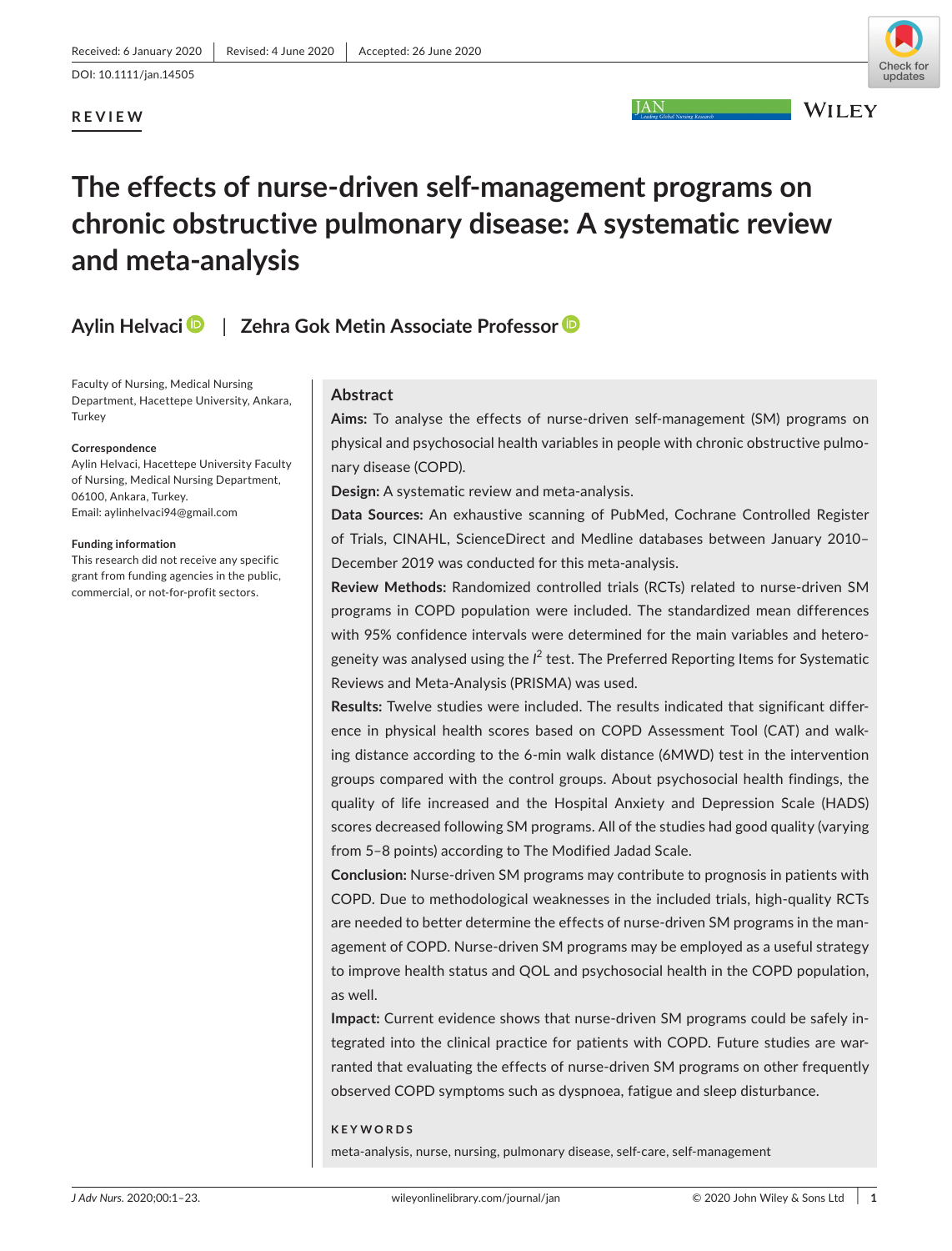# **1** | **INTRODUCTION**

Chronic obstructive pulmonary disease (COPD) is the third cause of death in worldwide, associated with the progressive airflow obstruction that interferes with normal breathing (GOLD, 2019). COPD may develop the influence of individual, genetic and environmental factors including age, alcohol use, occupational exposure, repeated infections, lower income level, whereas the most frequent reason is the smoking (Eisner et al., 2010; Llordés et al., 2015). As the disease progresses, patients with COPD experience important symptom burden including shortness of breath, coughing, fatigue, mucus hypersecretion, eating difficulties due to gastric problems, indigestion, loss of appetite, weakness in muscles, sleep disturbance, anxiety, depression and deterioration in the health status (Gruenberger, Vietri, Keininger, & Mahler, 2017; Kentson et al., 2016; Marvel, Yu, Wood, Higgins, & Make, 2016; Sinha, Nalli, & Toppo, 2017). The repetitive clinical exacerbation restricts the patients' daily living activities, increases their dependence on family members and also deteriorates their quality of life (QOL) in the course of time (Dürr et al., 2014; Gruenberger et al., 2017).

In addition to the conventional treatments, self-management (SM) programs have been used as a complementary method for the management of chronic diseases like hypertension, heart failure, diabetes and kidney failure in recent years (Smeulders et al., 2010; Wong, Chow, & Chan, 2010). In COPD, which is one of the chronic diseases, SM programs have been used to adopt healthy lifestyles, reduce symptom burden and improve QOL of patients (Baker & Fatoye, 2017). Considering the literature search, the authors have found that many systematic review and meta-analysis related to the efficiency of SM programs, however, none of them have not focused on solely nurse-driven SM programs and their effects on COPD population.

#### **1.1** | **Background**

Self-management programs have become popular in line with the rapid increase in chronic diseases over the world. These programs intend to create behavioural changes in patients and thus, provide contributions for better management of chronic diseases (Effing et al., 2016; Kaptein, Fischer, & Scharloo, 2014). In the literature, self-care, self-efficacy, self-regulation, patient education and counselling terms have also been used instead of SM programs. However, self-care is the actional dimension of SM, whereas self-regulation is related to effective management of the thoughts, emotions or behaviour. Furthermore, SM programs aim to increase the knowledge level of patient by providing detailed information on related chronic disease in clinical practice (Effing et al., 2016; GOLD, 2019). Self-management programs are also used to alleviate symptom burden, physical and psychosocial consequences and to adapt patients about lifestyle changes, as well as developing individual skills and increasing patient's responsibility for healthcare decisions (Effing et al., 2016; Hillebregt, Vlonk, Bruijnzeels, van Schayck, &

Chavannes, 2017). These programs employ interventions such as more adherence to conventional medications, regular exercise programs, energy conservation techniques, specific nutrition protocols, individual behavioural counselling for smoking cessation and effective stress management strategies (Hillebregt et al., 2017; Jolly et al., 2018; Walters et al., 2013).

Self-management programs are conducted by a multidisciplinary team including general practitioner, physiotherapist, nurse, social worker and psychologist. Nurses take part in SM programs and fulfil important duties especially in long-term care programs (Coster and Norman, 2009). Moreover, experienced nurses in pulmonary diseases take important responsibilities including preparing content of specific education programs, training the patients about deep-breathing exercises, exacerbation management, observing disease's symptoms and increasing the patients' level of knowledge on disease (Baker & Fatoye, 2018; Billington, Coster, Murrells, & Norman, 2015; Coultas, Frederick, Barnett, Singh, & Wludyka, 2005). Although many systematic review and meta-analysis have evaluated the effects of multidisciplinary team approach on COPD symptoms, none of these studies have conducted on the effects of nurse-driven SM programs on physical and psychosocial health variables in COPD (Gillespie et al., 2013; Trappenburg et al., 2011). Therefore, to our knowledge, this is the first systematic review and meta-analysis that attempted to provide an overview and assessment of the quality of the studies that investigating the effects of nurse-driven SM programs on physical and psychosocial health variables among COPD patients.

# **2** | **THE REVIEW**

#### **2.1** | **Aim**

The aims of this systematic review and meta-analysis (a) to analyse the effects of nurse-driven SM programs on physical and psychosocial health variables in COPD population; and (b) to present an overview and assessment of the quality of the randomized controlled trials (RCTs). To reveal the current evidence related to physical health (health status, maximum speed of expiration, walking distance) and psychosocial health (QOL, anxiety–depression, self-efficacy) among patients with COPD may prove efficacious in the management of COPD symptoms.

# **2.2** | **Design**

The Preferred Reporting Items for Systematic Reviews and Meta-Analysis (PRISMA) Checklist was used as a guideline while preparing the report of review (Moher, Liberati, Tetzlaff, & Altman, 2009). In this meta-analysis, characteristics of participants (mean age, gender, COPD stage); study methods (method of randomization, allocation concealment, blinding); intervention details (content, frequency, duration); and variables (instruments) and results (means, SDs, *t* or *p* values, effect size) were specifically analysed.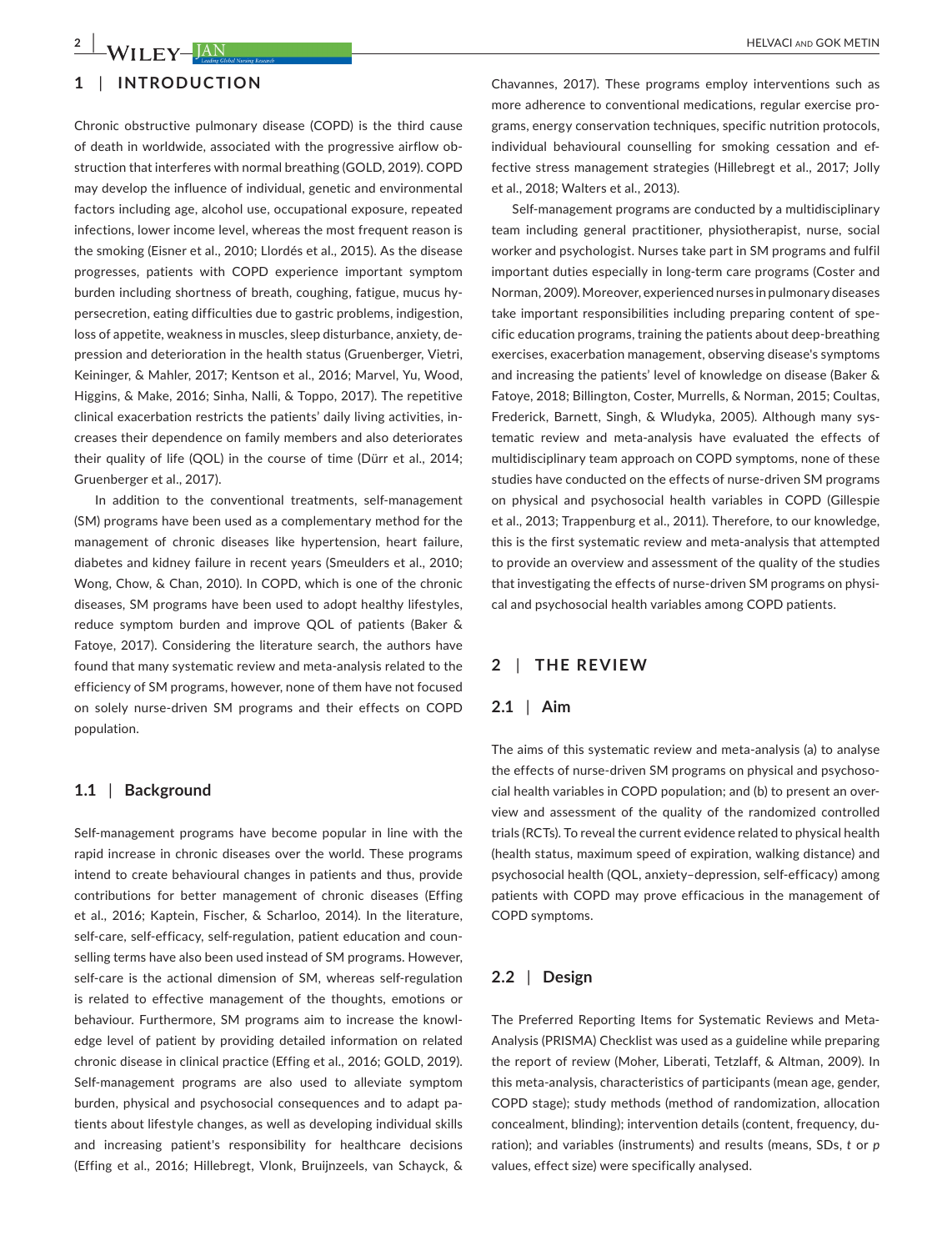#### **2.3** | **Search methods**

Studies published between January 2010–December 2019 were searched in PubMed, Cochrane Controlled Register of Trials (CENTRAL), Cumulative Index to Nursing and Allied Health Literature (CINAHL), ScienceDirect and Medline. The search strategy was guided by the Population, Intervention, Comparator and Outcome (PICO) framework (Schardt, Adams, Owens, Keitz, & Fontelo, 2007). The framework included patient, population or problem (P), intervention or exposure (I), comparison or control (C) and outcome (O). This meta-analysis focused on 'Chronic Obstructive Pulmonary Disease' and 'nurse'. The studies testing the effects of nurse-driven SM programs in COPD population and had an RCT design were analysed in this meta-analysis. Considering the outcomes (O), this meta-analysis investigated studies reporting physical and psychosocial health variables needed to calculate an effect size such as mean, standard deviations (SDs) and t or p values. After determining the steps in the PICO framework, the following keywords were used for all the databases: (a) 'Chronic Airflow Obstruction' OR 'Chronic Obstructive Airway Disease' OR 'Chronic Obstructive Lung Disease' OR 'Chronic Obstructive Pulmonary Disease' OR 'COPD'; and (b) 'Nurses' OR 'Nursing' AND; (c) 'Self-management' OR 'Self-care' OR 'Self efficacy' OR 'Self-regulation' AND; (d) 'Randomized clinical trial' OR 'Controlled clinical trial' (Supplementary Material 1).

Filters were applied based on study inclusion or exclusion criteria. The first author (AH) evaluated all the abstracts ( $N = 521$ ) in terms of the following inclusion criteria: Studies (a) having a RCT design; (b) involving adult participants are older than 18 years and diagnosed with COPD; (c) examining the effects of nurse-driven SM programs on physical and psychosocial health variables and reporting adequate data to compute an effect size; (d) using home visits, follow-up phone calls, education and counselling programs for patients or their caregivers; and (e) published in English. Studies were not included as follows: (a) focusing on instrument/or measure development; (b) not published in English; (c) involving healthcare providers except for nurses; and (d) reporting grey literature including the academic papers such as thesis, dissertations, research or committee reports, government reports, systematic reviews, letters to the editor, conference papers and ongoing research.

# **2.4** | **Data abstraction**

After the studies were identified, two authors (AH and ZGM) independently reviewed titles and abstracts of the studies. Then, the full articles of eligible studies were reviewed and the reasons for exclusion of each study were recorded. Authors were not blinded for authors, institutions or manuscript journals. In case of any discrepancies, the two authors reviewed the original articles and resolved the problems by discussion. The following information was extracted from each study for summary and comparison: (a) characteristics of COPD participants (mean age, gender, COPD stage); (b) study methods (randomization, allocation concealment, blinding); (c) the details of nurse-driven SM programs (contents, frequency, duration, education materials, follow-up procedures); (d) main variable outcomes (instruments), physical and psychosocial health variables of patients with COPD; and (e) results (means, SDs, *t* or *p* values, effect size).

#### **2.5** | **Search outcomes**

The first search retrieved 521 articles, out of which 179 were duplicate ones. The first author evaluated the titles and abstracts of the remaining 342 articles and 304 of them were excluded because of nonconformity to the inclusion criteria. After full-text review process of the remaining 38 studies, 26 were excluded due to not having a RCT design. Finally, 12 studies were included in the current metaanalysis (Figure 1).

#### **2.6** | **Main outcome measures**

In line with the aim of this meta-analysis, the effects of nurse-driven SM programs on clinical outcome variables including both the physical and psychosocial health of patients with COPD were analysed. Therefore, we reviewed the instruments assessing the health status, physical function, maximum speed of expiration, walking distance, QOL, anxiety, depression and self-efficacy and analysed the findings of all the scales used in the included studies.

# **2.6.1** | **Physical health**

Eight different assessment tools were used to assess the physical health of patients with COPD. These scales are mainly focused on patients' functional status, physical activity, maximum speed of expiration, exercise capacity, dyspnoea severity, fatigue level and walking distance. In this context, related details of the instruments including sub-dimensions, items, items' scoring procedures and interpretations of the scale scores were presented as follows:

- 1. *COPD Assessment Tool (CAT):* This is a self-administered questionnaire consists of eight items assessing various manifestations of COPD, such as breathlessness, mucus production coughing aiming to provide a simple quantified measure of the impact of COPD on health status. CAT evaluates limitations related to abovementioned symptoms on performing daily activities. Each item is rated on a 6-point Likert scale ranging from 'there is no symptom' to 'the symptom is serious'. The sum of the scores ranges from 0–40, with lower scores indicating better health status (Jones et al., 2009).
- 2. *The Peak Expiratory Flow (PEF):* The PEF, known as a peak flow or peak flow rate is the maximal rate that a person can exhale during a short maximal expiratory effort after a full inspiration. The PEF per cent predicted correlates reasonably well with the percentpredicted value for the forced expiratory volume in 1 s (FEV) and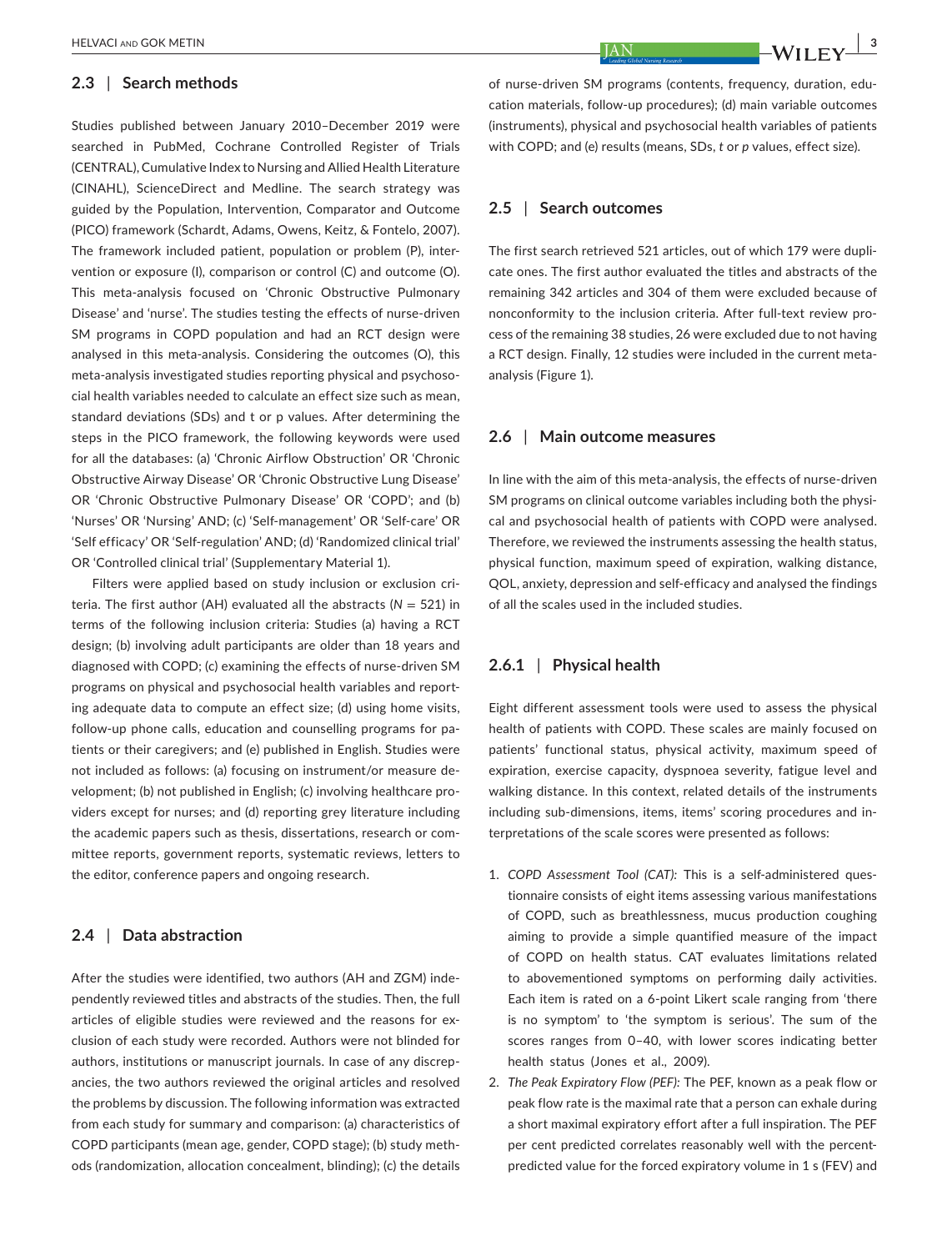

FIGURE 1 Study flow diagram. <sup>a</sup>RCT: Randomized controlled trial, <sup>b</sup>SM: Selfmanagement [Colour figure can be viewed at [wileyonlinelibrary.com\]](www.wileyonlinelibrary.com)

provides an objective measure of airflow limitation when spirometry is not available in patients with COPD. Normal values for PEF depend on gender, age and height, similar to spirometry values for FEV and forced vital capacity (FVC). PEF values are usually expressed as L/min (Perez-Padilla et al., 2009).

- 3. *The Nijmegen Clinical Screening Instrument (NCSI):* The NCSI measures eight aspects of symptoms, functional impairment and health status: subjective symptoms, dyspnoea emotions, fatigue, behavioural impairment, subjective impairment, general QOL, health-related QOL and satisfaction with relationships. For each sub-domain of the NCSI normative data indicating normal functioning, mild problems and severe problems were collected. Immediately after the patient has completed each part of the questionnaire on the computer, the results are presented on the graphical Patient Profile Chart (Peters et al., 2009).
- 4. *Clinical Chronic Obstructive Pulmonary Disease Questionnaire (CCQ):* The CCQ consists of 10 questions distributed in three domains: symptoms, mental status and functional status. Observed symptoms are dyspnoea, cough and mucus; mental status includes questions about feeling depressed and concerns about breathing; and functional status describes limitations in different activities of daily living due to the lung disease. The questions assess the status for previous week and use a 7-point scale from 0

to 6. The total scores of the CCQ are calculated by summing all items, with higher scores indicating lower health status. The 0.4 points change in the CCQ scores is considered as clinically meaningful (Kon et al., 2014).

- 5. *The Borg Dyspnoea Scale:* This scale is a 0–10 rated numerical score used to measure dyspnoea reported by the patient during sub-maximal exercise and is routinely administered during 6-min walk testing (6MWD), one of the most common and frequently used measures to assess disease severity in COPD. Higher scores obtained in the scale show an increase in the dyspnoea severity (Gift & Narsavage, 1998).
- 6. *The Modified Medical Research Council Dyspnoea Scale (mMRC):* The mMRC quantifies disability attributable to breathlessness and is useful for characterizing baseline dyspnoea in patients with COPD and the lower scores obtained in the scale show a reduction in the dyspnoea severity (Munari et al., 2018).
- 7. *Six-Minute Walk Distance (6MWD):* The 6MWD is expressed as metres and is an exercise test that entails the measurement of distance walked over a span of 6 min. The age, gender, height and weight of patients affect the scores of the scale. Distances are reported for healthy individuals, whose age between 40 and 85 years, range from 400–700 m (Camarri, Eastwood, Cecins, Thompson, & Jenkins, 2006; Holland et al., 2010).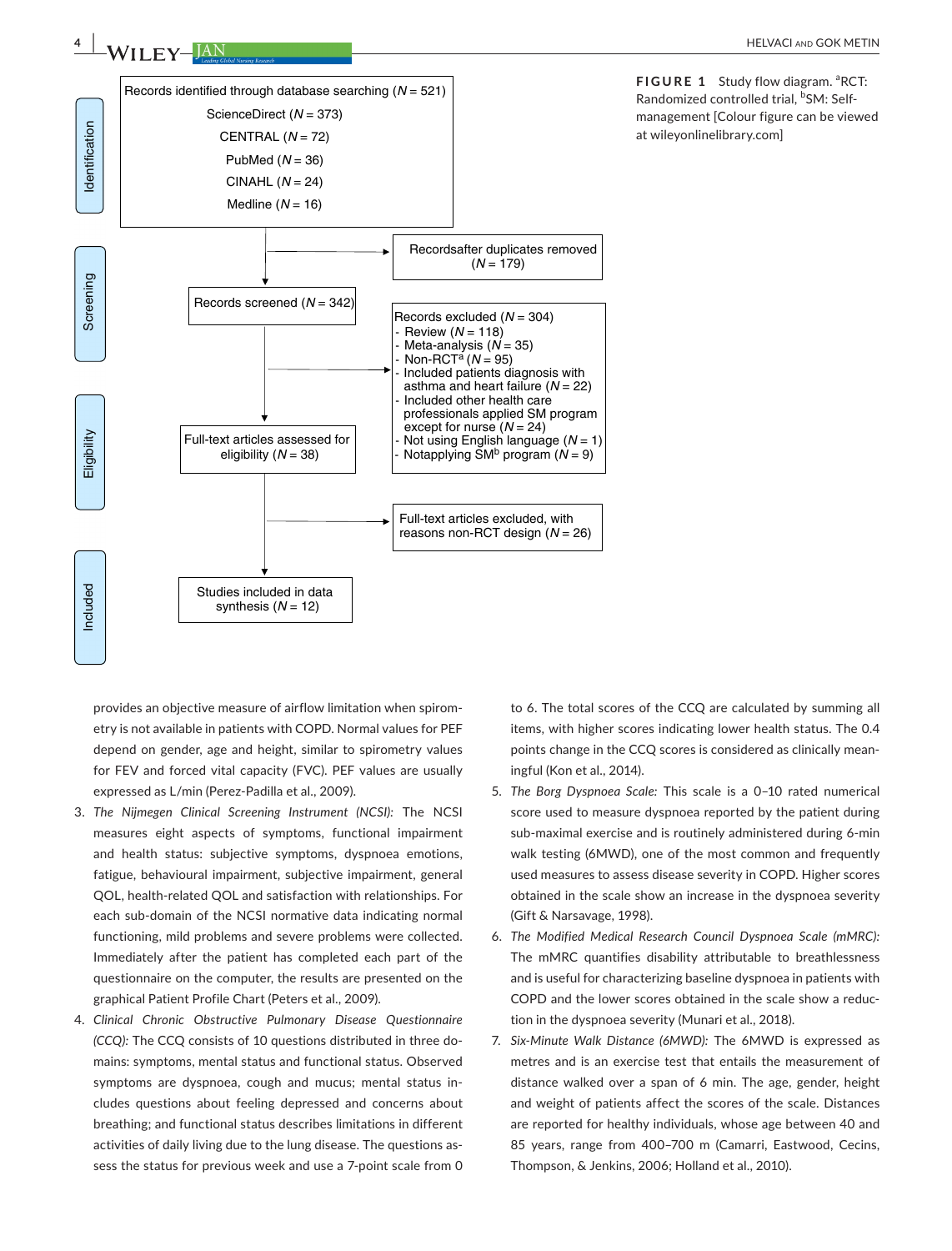8. *The Patient Activation Measure (PAM*): The 13-item PAM determines the physical activity level and skills of patients. The scale is converted total scores ranging from 0–100. Higher scores indicate greater physical activity (Hibbard, Stockard, Mahoney, & Tusler, 2004).

#### **2.6.2** | **Psychosocial health**

Totally eight different assessment tools were used to assess the psychosocial health of patients with COPD in the studies. These scales are mainly focused on patients' perceived QOL, anxiety, depression and self-efficacy levels and the information levels of patients' about COPD. In this context, related details of the instruments including sub-dimensions, items, items' scoring procedures and interpretations of the scale scores were given below:

- 1. *St George Respiratory Questionnaire score (SGRQ):* The SGRQ consists of 56 items and evaluates the QOL with the symptom, physical activity and impacts of sub-dimensions in patients with COPD. Higher scores in the SGRQ reflect lower QOL (Meguro, Barley, Spencer, & Jones, 2007).
- 2. *EuroQol-5 Dimension (EQ-5D):* The EQ-5D measures health-related QOL, with a total score based on weighted scores on mobility, self-care, usual activities and pain/discomfort. Each dimension has five levels including no problems, slight problems, moderate problems, severe problems and extreme problems and lower scores indicate better QOL (Ringbaek, Brøndum, Martinez, & Lange, 2008).
- 3. *Chronic Respiratory Questionnaire (CRQ):* The CRQ consists of 20 questions and assess health-related QOL, with a total score comprising four domain scores for dyspnoea, mastery, fatigue and emotion. Higher scores of CRQ indicate better QOL. The minimal clinically important difference for the questionnaire has been established at 0.5 points (Wijkstra et al., 1994).
- 4. *The Hospital Anxiety and Depression Scale (HADS):* The HADS is an instrument to assess psychosocial status with anxiety and depression domain. The scale consists of 14 questions (seven questions for anxiety and seven questions for depression). Responses on the HADS are scored from 0 (lower symptom frequency) to 3 (higher symptom frequency). Total scores range from 0–21 for either anxiety or depression and higher scores indicate greater anxiety or depression (Dowson et al., 2001).
- 5. *The COPD Self-Efficacy Scale (CSES):* The CSES includes 34 questions and measures individuals' self-confidence in preventing difficulty in breathing when under certain situations, with higher points indicating higher confidence. Evaluation and dimensions of this scale differ between the studies and the higher scores indicate higher self-efficacy (Wigal, Creer, & Kotses, 1991).
- 6. *Pulmonary Rehabilitation Adapted Index of Self-Efficacy (PRAISE):* The PRAISE comprises of 15 items. Each item is scored from 1–4, with a total range from 15–60, with higher scores indicating higher self-efficacy (Santos, Santos, Santos, Rodrigues, & Bárbara, 2019).
- 7. *Chronic Obstructive Pulmonary Disease Knowledge Questionnaire (COPD-Q):* This scale comprises of 13 true or false questions and higher scores indicate higher knowledge on the COPD.
- 8. *The 36-Item Short Form Health Survey (SF-36):* SF-36 is a set of generic, coherent and easily administered QOL measure. It measures rely on patient self-reporting and are widely utilized for routine monitoring and assessment of care outcomes in adult patients. It comprises 36 questions which cover eight domains of health: limitations in physical activities because of health problems, limitations in social activities because of physical or emotional problems, limitations in usual role activities because of physical health problems, bodily pain, general mental health (psychological distress and well-being), limitations in usual role activities because of emotional problems, vitality (energy and fatigue) and general health perceptions. The SF-36 consists of eight scaled scores, which are the weighted sums of the questions in their section. Each scale is directly transformed into a 0–100 scale on the assumption that each question carries equal weight. The lower score means that the more disability (Mahler & Mackowiak, 1995).

# **2.7** | **Quality appraisal**

#### **2.7.1** | **Evidence level**

The Oxford Centre for Evidence-Based Medicine (CEBM) assessment tool (version March 2009) is used to assess evidence level (CEBM, 2009). Clinical evidence is rated on five levels ranging between 1 (the highest level) -5 (the lowest level). The evidence at Level 1 is divided into three categories as Level 1a (Systematic review of RCTs), Level 1b (Individual RCTs with narrow CI) and Level 1c (all or none related outcome). The evidence at Level 2 is divided into three categories as Level 2a (Systematic review of cohort studies), Level 2b (Individual cohort studies) and Level 2c (Outcomes of ecological studies). The evidence at Level 3 is divided into three categories as Level 3a (Systematic review of case–control studies) and Level 3b (Individual case–control study). The evidence at Level 4 includes case-series and the evidence at Level 5 consists of expert opinion without explicit critical appraisal, or based on physiology, bench research or 'first principles'.

# **2.7.2** | **Methodological quality of the studies**

The Modified Jadad Scale for assessing the quality of RCTs was used in methodological quality assessment in our meta-analysis (Oremus et al., 2001). This scale consists of eight items and assesses quality variables including randomization, blinding procedure, the rate of withdrawal and dropout, inclusion and exclusion criteria, side effects related to interventions and statistical tests used for analysis. Each item on the scale is scored as 0 (not done/not explained) or 1 (done/explained). The total score is obtained by summing of the item scores. The score for each study ranges between 0 (the lowest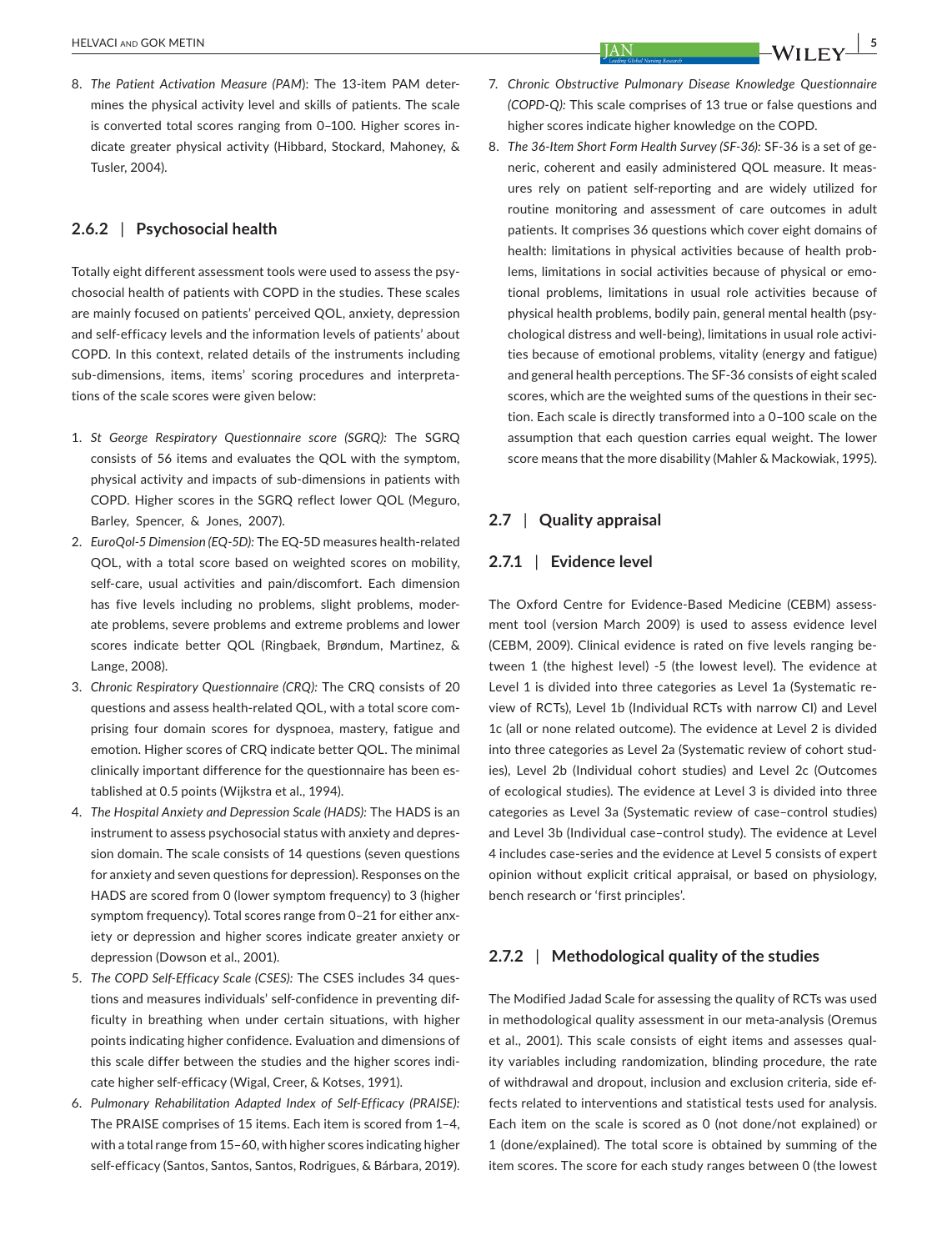quality) and 8 (the highest quality). Based on this scale, the score 4 or higher is considered as good quality, while the score 3 or lower means low quality (Oremus et al., 2001).

# **2.7.3** | **Risk of bias**

One reviewer assessed the risk of bias for each of the included studies using the Cochrane assessment tool (Corbett, Higgins, & Woolacott, 2014). This tool covers six sub-groups of bias: (a) selection bias; (b) performance bias; (c) detection bias; (d) attrition bias; (e) reporting bias; and (f) other bias. Risk of bias is examined as low risk (+), unclear (?) or high risk (−). The second co-author checked all the studies and the disagreements were resolved by discussion (Higgins et al., 2011). Funnel plot was used to visualize and inspect a potential selection or publication bias. Funnel plots are simple scatterplots of the intervention effects estimated from individual studies. The symmetrical funnel plot shows that there is no potential publication bias. We also performed Egger's and Begg's test to evaluate publication bias. Egger's test is used to detect for asymmetry of the funnel plot and evaluates publication bias. The Egger's test is calculated according to a regression model, using the standardized estimate of the size effect and the inverse of the standard error. Egger's test detects funnel plot asymmetry by determining whether the intercept deviates significantly from zero in a regression of the standardized effect estimates versus their precision. Begg's test is the rank correlation test examining the relationship between the standardized intervention effect and the variance of the intervention effect using Kendall's tau. The statistical power (sensitivity) of Egger's test is (0.05 or 0.1), regardless of false positive rates or type of data set used. Both of the tests examine that the null hypothesis about the symmetry of the chart against the alternative hypothesis of its asymmetry. *p* values are calculated to examine the reliability of variables, sensitivity analysis and values smaller than 0.05 indicate chart asymmetry and the presence of bias (Shi et al., 2017).

# **2.8** | **Synthesis**

Data extraction was conducted independently by the first author and reviewed by the second author. Data extracted were documented on a standardized form including the following information: authors of the studies, publication date, sample size, participants' characteristics (including age, gender and COPD stage), inclusion criteria, professional staff, intervention procedures, usual or routine care strategies, main variables (scales), assessment time points and main study findings. The age of all participants included in the intervention and control groups were calculated according to reported mean and standard deviation values in the studies. The percentages were used to offer the gender proportion of participants. This meta-analysis examined clinical variables, which indicate the physical health of patients, such as the CAT, PEF, NCSI, CCQ, Borg Dyspnoea Scale and 6MWD. In addition, our meta-analysis assessed the psychosocial

health (QOL, anxiety, depression and self-efficacy) of patients with COPD according to SGRQ, EQ-5D, CRQ, HADS, CSES, PRAISE and COPD-Q. When there were missing data, the authors contacted the authors of the paper to obtain the missing information. However, we could not perform further statistical test, when we did not get the missing data. The authors also reviewed the methodological quality of included studies in this meta-analysis. The Modified Jadad Scale, which assesses quality variables including randomization, blinding procedure, the rate of withdrawal and dropout, inclusion and exclusion criteria, side effects related to interventions and statistical tests used for quality analysis. The Modified Jadad Scale scores change between 0–8. The scores higher than 4 in that scale indicate good methodological quality (Aboumatar et al., 2018). For example, scores between 0–4 mean that low quality, while scores 5–8 indicate good quality. The outcomes of the studies were analysed with the Stata Statistical Software (Version 15 I/C). Statistical heterogeneity between studies was analysed using the *I*<sup>2</sup> statistic. The *I*<sup>2</sup> statistic indicates the proportion of total variance in the pooled effect size that resulted from heterogeneity among the studies.  $l^2$  statistics of 0%, 25%, 50% and 75% was taken as no, low, moderate and high heterogeneity respectively. A *p* value lower than .05 was used to reject the null hypothesis of homogeneity and a random-effects model was applied to review possible heterogeneity (Higgins, Thompson, Deeks, & Altman, 2003). Criteria from Cohen's *d* were used for interpreting magnitude of effect sizes:  $0.2-0.49$  = small effect,  $0.5-0.79$  = moderate effect and 0.8 or greater  $=$  large effect. The mean differences (MDs) were used as outcome measures included subjective scores such as walking distance and peak expiratory flow rate. In this metaanalysis, the standardized mean difference (SMD) effect measure was used to present a direct comparison of the effects of nurse-led SM programs on CAT, SGRQ, EQ-5D, HADS and CSES scores. The SMD expresses the size of the intervention effect in each study relative to the variability observed in that study by dividing the pooled *SD* of the differences between the two interventions. The level of significance was set at 0.05 and corresponding 95% CIs were reported. Sub-group analysis was performed to explore sub-dimensions of the HADS and SGRQ.

# **3** | **RESULTS**

In the context of this systematic review and meta-analysis, the findings were presented in the following order: (a) characteristics of included studies; (b) nurse-driven SM programs; (c) evidence level and methodological quality assessment; (d) risk of bias; and (e) effects of nurse-driven SM programs on physical and psychosocial health of patients with COPD.

# **3.1** | **Study characteristics**

The studies were mostly performed in the United Kingdom (*N* =3) and in China ( $N = 3$ ), followed by the ones carried out in the Netherlands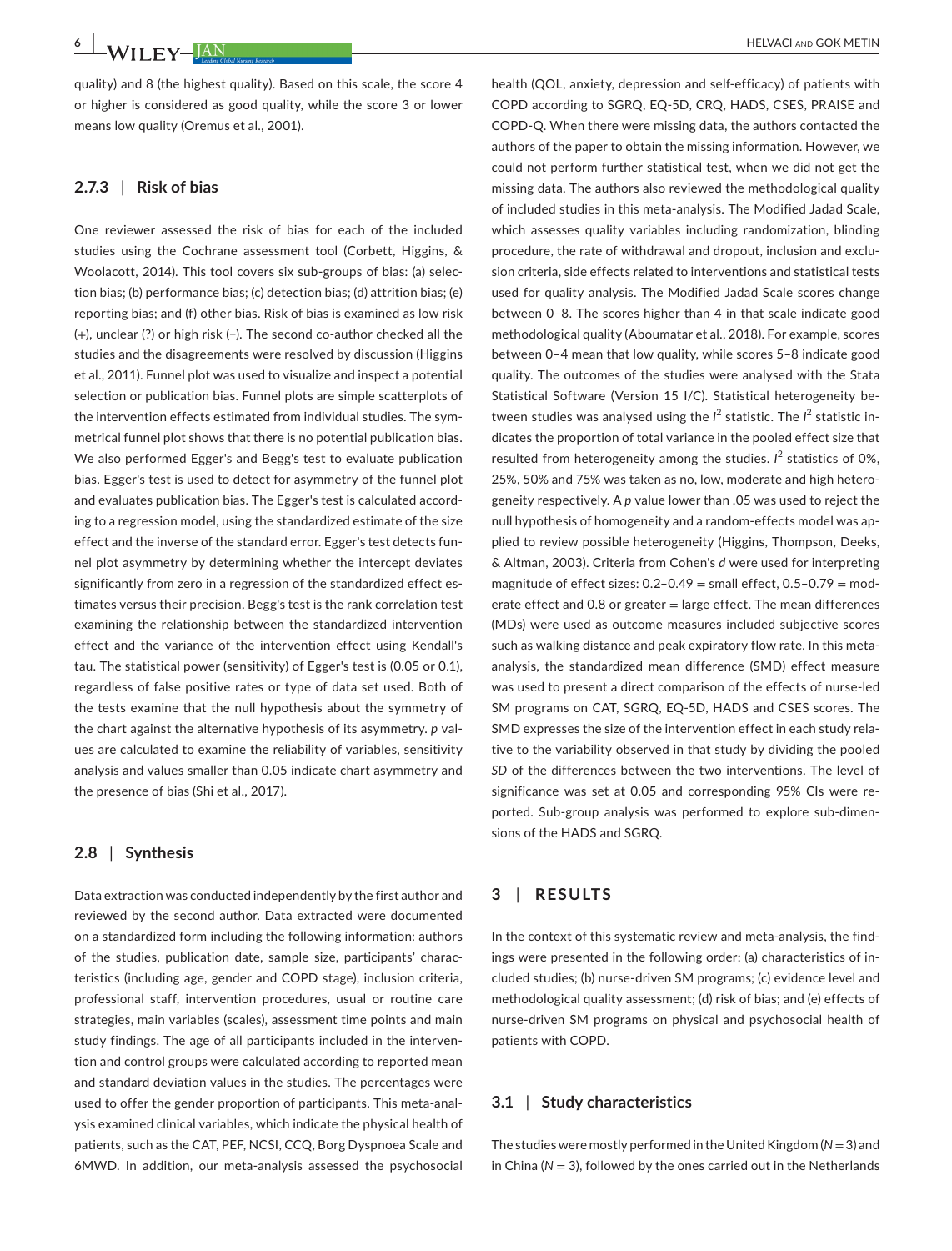$(N = 2)$ , the United States  $(N = 1)$ , Australia  $(N = 1)$ , Iceland  $(N = 1)$ and Korea ( $N = 1$ ). The sample size of the studies ranged between 40 (Song, Yong, & Hur, 2014) and 577 (Jolly et al., 2018) participants (totally 2,121 participants). The mean age of included patients was calculated based on 11 studies and found as  $61.4$  ( $SD = 9.3$ ) years. Because one of the studies did not mention the mean age of the participants. When gender distribution was analysed, 55.6% (1,212) of patients were males. Five studies included patients with stage I-IV COPD (Aboumatar et al., 2018; Billington et al., 2015; Bischoff et al., 2012; Boer et al., 2019; Kuo et al., 2013). Remaining studies  $(N = 7)$  were confined to COPD patients with stage II-IV  $(N = 2)$ , II-III (*N* = 2), I-III (*N* = 2) or only III COPD (*N* = 1) (Table 1). Patients with severe comorbidities, cognitive impairment and mental disorders were excluded from all the studies.

#### **3.2** | **Nurse-driven SM programs**

The content of SM programs consisted of detailed information on COPD including anatomical structures of respiratory ways and lung, pathophysiology, common symptoms, progress and disease stages ( $N = 12$ ), conventional medications ( $N = 12$ ), exacerbation management ( $N = 12$ ), daily exercises ( $N = 9$ ) and breathing retraining (*N* = 9). Moreover, seven studies focused on lifestyle changes (Aboumatar et al., 2018; Bischoff et al., 2012; Boer et al., 2019; Bucknall et al., 2012; Chang & Dai, 2019; Jonsdottir et al., 2015; Walters et al., 2013) and seven studies gave training on smoking cessation (Aboumatar et al., 2018; Chang & Dai, 2019; Jolly et al., 2018; Jonsdottir et al., 2015; Kuo et al., 2013; LianHong, Yan, LingYun, Li, & YongMei, 2019; Walters et al., 2013). Moreover, seven studies trained patients about coping with anxiety–stress (Billington et al., 2015; Bischoff et al., 2012; Boer et al., 2019; Bucknall et al., 2012; Jonsdottir et al., 2015; Song et al., 2014; Walters et al., 2013). Only one study included family caregivers and thought the family caregivers on nutritional issues (Jonsdottir et al., 2015). Probably, a single study trained the participants on energy conservation techniques (Aboumatar et al., 2018) (Table 2). With regard to used tools for the training of patients, nurses in the studies provided individual or group training through education booklets (*N* = 5) and written materials (*N* = 4). Considering the details of these training tools, we noted that important differences between the studies, while booklets were developed based on scientifically accepted models such as living well with COPD, social-cognitive theory and self-regulation theory, written materials were formed by the authors based on the literature review. Considering follow-up procedures, eight of the studies both invited patients to clinic for training and used phone calls (range between 2–25) (Billington et al., 2015; Bischoff et al., 2012; Boer et al., 2019; Chang & Dai, 2019; Jolly et al., 2018; Jonsdottir et al., 2015; Kuo et al., 2013; Song et al., 2014), while the remaining four studies used both home visits (range between 1–7) and phone calls (Aboumatar et al., 2018; Bucknall et al., 2012; LianHong et al., 2019; Walters et al., 2013). In addition, diaries (*N* = 2) (Bucknall et al., 2012; Jolly et al., 2018), pedometer (*N* = 1) (Jolly et al., 2018)

and tele monitoring  $(N = 1)$  (Boer et al., 2019) were used for following the severity of symptoms and regular exercise. The follow-up periods varied between a minimum of 2 months (Song et al., 2014) and a maximum of 24 months (Bischoff et al., 2012).

# **3.3** | **Evidence level and methodological quality assessment**

#### **3.3.1** | **Evidence level**

The evidence level of included studies was evaluated according to the CEBM assessment (Version, March 2009) tool and all the studies showed that Level 1b evidence (Individual RCT with narrow CI) (Table 1).

#### **3.3.2** | **Methodological quality**

According to the Modified Jadad Scale scoring procedure, one study had 8 points, seven studies got 7 points and two studies had 6 points (Billington et al., 2015; Bischoff et al., 2012; Boer et al., 2019; Bucknall et al., 2012; Chang & Dai, 2019; Kuo et al., 2013; LianHong et al., 2019). (Jolly et al., 2018; Song et al., 2014). Moreover, two of the studies were scored with 5 points owing to not using blinding procedures and reporting adverse effects related to the interventions (Jonsdottir et al., 2015; Walters et al., 2013) (Table 1). Considering all the findings in terms of methodological quality, the studies included in this meta-analysis showed good quality as they got points higher than 4.

#### **3.3.3** | **Adverse effects**

The main problem in most of the studies was to assess the adverse effects of nurse-driven SM programs. Three studies revealed the adverse effects related with the interventions via recording the frequency of death- and COPD-related hospitalization. Besides, only one of abovementioned studies reported hospitalization as an adverse effect (Boer et al., 2019).

#### **3.4** | **Risk of bias**

The randomization methods in all of the studies were described detailed enough for allowing an assessment of the risk of selection bias. Considering the blinding procedures, nine of the studies were carried out as single blinded. Five studies blinded the researcher, who collected the data (Aboumatar et al., 2018; Billington et al., 2015; Bischoff et al., 2012; Bucknall et al., 2012; Song et al., 2014), three studies blinded the data analyser (Aboumatar et al., 2018; Boer et al., 2019; LianHong et al., 2019) and two studies blinded the patients (Chang & Dai, 2019; Kuo et al., 2013). The remaining studies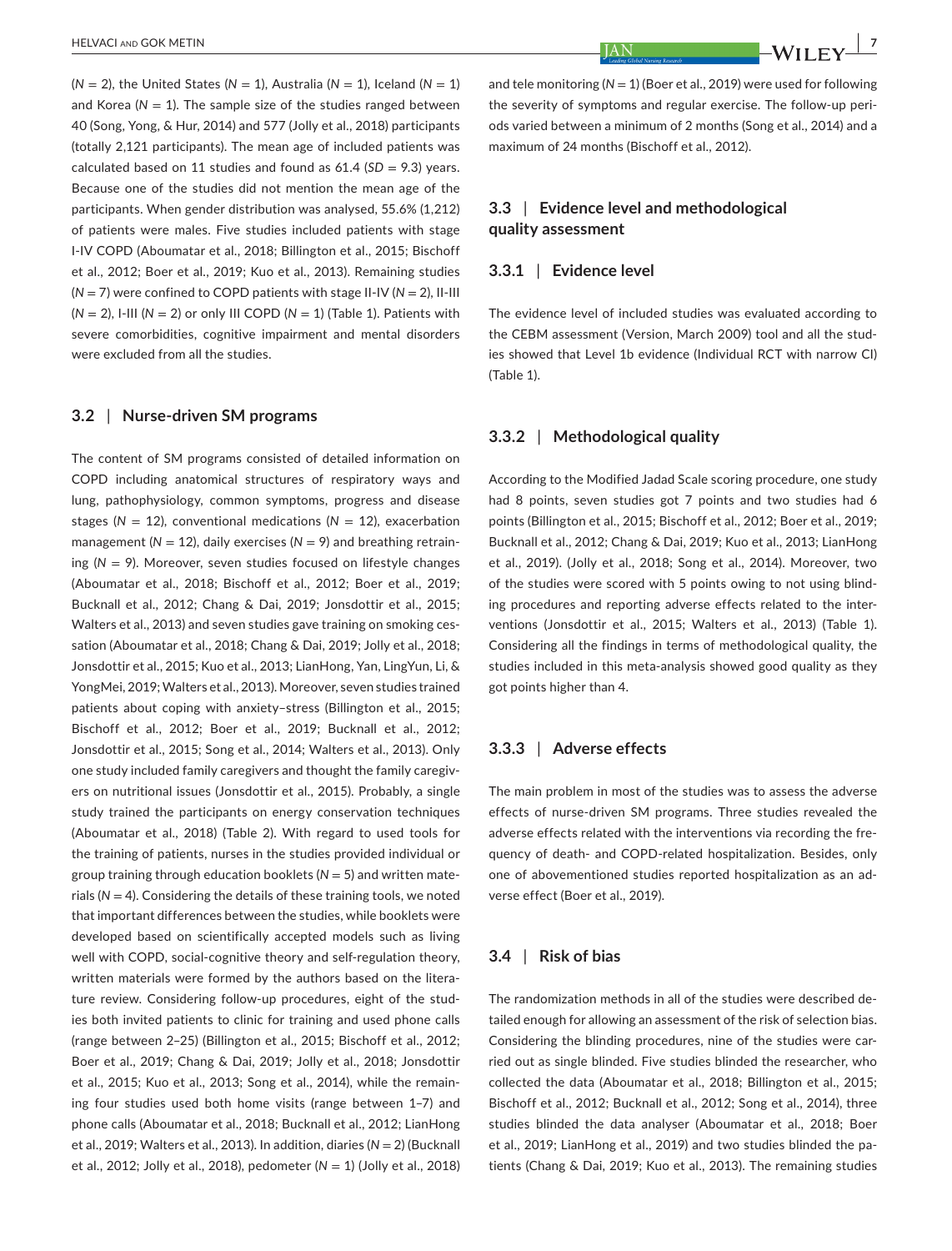| (County)<br>Study                                       | Sample                                                                                                                                             | Inclusion criteria                                                                                        | The severity<br>of COPD | Professional<br>staff | Intervention strategies                                                                                                                                                                                                                                                                                                                                                                                                                                                                                                        | Control strategies                                                                                                    | measures<br>Outcome                            | of assessment<br>Time points                          | Study results                                                                                                                                                                                                                                                      | Evidence<br>Quality<br>score <sup>a</sup> /<br>level <sup>b</sup> |
|---------------------------------------------------------|----------------------------------------------------------------------------------------------------------------------------------------------------|-----------------------------------------------------------------------------------------------------------|-------------------------|-----------------------|--------------------------------------------------------------------------------------------------------------------------------------------------------------------------------------------------------------------------------------------------------------------------------------------------------------------------------------------------------------------------------------------------------------------------------------------------------------------------------------------------------------------------------|-----------------------------------------------------------------------------------------------------------------------|------------------------------------------------|-------------------------------------------------------|--------------------------------------------------------------------------------------------------------------------------------------------------------------------------------------------------------------------------------------------------------------------|-------------------------------------------------------------------|
| (Netherlands)<br>et al. (2012)<br>Bischoff              | $(n = 55)$ or usual care<br>$Mean = 65.5 years$<br>Self-management<br>$SD = 11.5$ years<br>Female: 35.2%<br>Male: 64.8%<br>$(n = 55)$<br>Age:      | - Aged at least<br>$-$ FEV1 < %70<br>35 years<br>predict                                                  | Stage I-IV              | Practice<br>nurse     | needs, but sessions were made<br>The nurse called each patient<br>the study period to reinforce<br>six times during the rest of<br>depended on the patient's<br>- The number of sessions<br>at least two times.<br>SM <sub>skills</sub>                                                                                                                                                                                                                                                                                        | practice nurse.<br>- The usual care<br>care from the<br>group did not<br>receive any                                  | - CSES<br>$-CRQ$                               | -24 months<br>Baseline                                | The CRQ scores were not<br>changes in the CSES total<br>except for the dyspnoea<br>statistically significant,<br>statistically significant<br>The authors found no<br>and domain scores<br>domain.                                                                 | 7(good)/1b                                                        |
| et al. (2012)<br>Kingdom)<br><b>Bucknall</b><br>(United | $(n = 232)$ or control<br>Intervention group<br>$Mean = 69.1 years$<br>group ( $n = 232$ )<br>$SD = 9.3$ years<br>Female: 63%<br>Male: 37%<br>Age: | exacerbation of<br>COPD who had<br>been admitted<br>with an acute<br>Patients with<br>to hospital<br>COPD | Stage II-IV             | Practice<br>nurse     | reinforcing basic SM messages<br>needs as well as reviewing and<br>Follow-up visits were patient<br>Participants received 40 min<br>centred, based on individual<br>visits at least every 6 weeks<br>at home from a study nurse,<br>individual training sessions<br>fortnightly over a 2-month<br>period, with further home<br>on the basis of diary card<br>thereafter for a total of<br>12 months.<br>content.                                                                                                               | group continued<br>by their general<br>hospital-based<br>to be managed<br>practitioner,<br>The control<br>specialists | - SGRQ<br>- HADS<br>- CSES                     | $-12$ months<br>- Baseline                            | also significantly improved<br>CSES scores between the<br>They found no significant<br>-HADS anxiety score was<br>They found a significant<br>change on total SGRQ<br>depression scores or<br>differences in HADS<br>score at 12 months<br>at 12 months.<br>groups | $7$ (good)/1b                                                     |
| Kuo et al.<br>(2013)<br>(China)                         | comparison group<br>group ( $n = 33$ ) and<br>Female: 6.25%<br>Male: 93.75%<br>Intervention<br>$(n = 31)$<br>Age: -                                | level education<br>- Having at least<br>an elementary-<br>- Aged at least<br>20 years                     | Stage I-IV              | Practice<br>nurse     | interview with each participant<br>around 15 to 20 min telephone<br>- In the fourth week, nurse took<br>Patients were scheduled for<br>check on the status of their<br>two telephone interviews<br>physician visits and lasted<br>education was given after<br>- The individualized health<br>for one or two telephone<br>to discuss preventions of<br>Patients were scheduled<br>interviews a week in the<br>second and third weeks.<br>within the first week to<br>symptom exacerbation.<br>self-monitoring.<br>$15-20$ min. | received 4 week<br>self-regulation<br>and only the<br>usual care<br>guidebook<br>-Patients                            | Dyspnoea<br>Scale<br>- CSES<br>Borg<br>$-$ PEF | -13 weeks<br><b>Baseline</b><br>- 5 weeks<br>-9 weeks | significantly greater PEF in<br>There were significantly<br>the intervention group.<br>between the groups.<br>On the 9th and 13th<br>dyspnoea and CSES<br>better scores in the<br>weeks, there was a                                                               | $7$ (good)/ 1b                                                    |

TABLE 1 Characteristics of reviewed studies **TABLE 1** Characteristics of reviewed studies

(Continues) (Continues)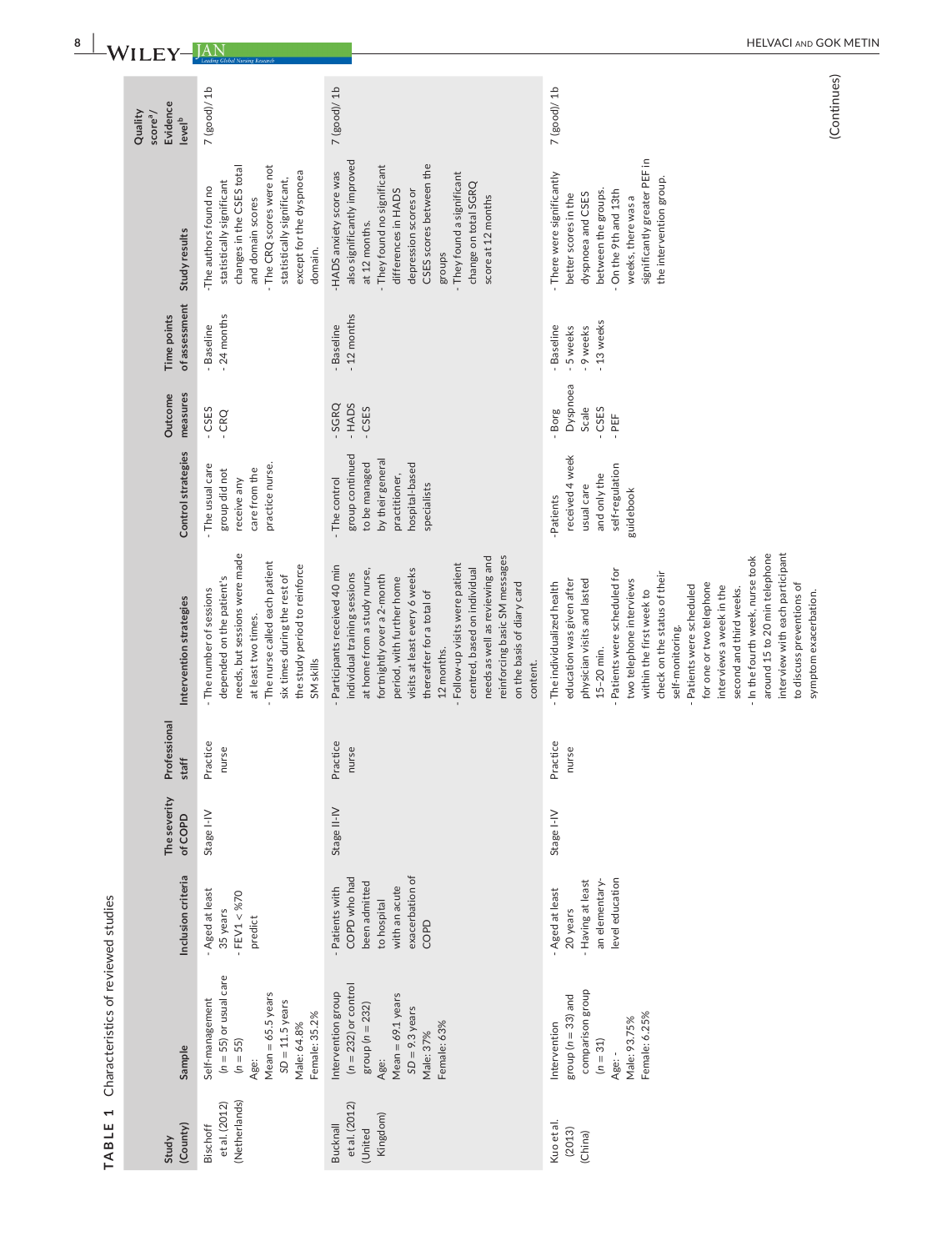|             | Evidence<br>Quality<br>score <sup>a</sup> /<br>level <sup>b</sup> | $6$ (good)/ $1b$                                                                                                                                                                                                                                                                                                                                                                                                                                                                                                                                                       | 5(good)/1b                                                                                                                                                                                                           | $7$ (good)/ $1b$                                                                                                                                                                                                                                                                                        | (Continues) |
|-------------|-------------------------------------------------------------------|------------------------------------------------------------------------------------------------------------------------------------------------------------------------------------------------------------------------------------------------------------------------------------------------------------------------------------------------------------------------------------------------------------------------------------------------------------------------------------------------------------------------------------------------------------------------|----------------------------------------------------------------------------------------------------------------------------------------------------------------------------------------------------------------------|---------------------------------------------------------------------------------------------------------------------------------------------------------------------------------------------------------------------------------------------------------------------------------------------------------|-------------|
|             | Study results                                                     | - The subscale for symptom,<br>activity, impact, and total<br>differences between the<br>significantly lower after<br>showed no significant<br>- The results of 6MWD<br>score of SGRQ were<br>the intervention<br>groups                                                                                                                                                                                                                                                                                                                                               | time in both the mentored<br>decrease in anxiety over<br>did not show significant<br>- There was a significant<br>and usual care groups<br>benefit on SF-36 and<br>- Health mentor group<br>measured by HADS<br>SGRQ | significant change in the<br>decreased significantly<br>in 12 weeks with no<br>intervention group<br>- CAT scores in the<br>control group                                                                                                                                                               |             |
|             | of assessment<br>Time points                                      | -2 months<br>- Baseline                                                                                                                                                                                                                                                                                                                                                                                                                                                                                                                                                | $-12$ months<br>-6 months<br>- Baseline                                                                                                                                                                              | -12 weeks<br>- Baseline                                                                                                                                                                                                                                                                                 |             |
|             | measures<br>Outcome                                               | UMMP-<br>$-SGRQ$<br>$-$ PEF                                                                                                                                                                                                                                                                                                                                                                                                                                                                                                                                            | $-5F-36$<br>$-$ SGRQ<br>- HADS                                                                                                                                                                                       | $-CAT$                                                                                                                                                                                                                                                                                                  |             |
|             | Control strategies                                                | maintaining daily<br>proven benefits<br>of exercise, and<br>group received<br>management,<br>an education<br>consisting of<br>The control<br>usual care<br>on COPD<br>activities.                                                                                                                                                                                                                                                                                                                                                                                      | brief phone calls.<br>group received<br>- The usual care<br>care plus non-<br>interventional<br>from general<br>practitioner                                                                                         | group received<br>including a SM<br>standard care<br>- The control<br>plan                                                                                                                                                                                                                              |             |
|             | Intervention strategies                                           | to their own goals at home over<br>expand the exercises according<br>and then two booster sessions<br>Participants learned 10 sets of<br>were delivered by phone calls.<br>one outpatient session, which<br>of two inpatient sessions and<br>upper and lower extremities<br>on a course 30-m corridor in<br>were delivered face-to-face,<br>and advised to continue and<br>- Participants were reminded<br>- The intervention consisted<br>breathing and performed a<br>10-min-per-toleration walk<br>stretching with pursed lip<br>a period of 2 months.<br>the unit. | participant was 16 sessions<br>for mentor phone calls to a<br>30 min over 12 months by<br>predetermined schedule<br>- The recommended<br>nurses.                                                                     | five post baseline by scheduled<br>by nurse, at weeks three and<br>group were contacted twice<br>Patients in the intervention<br>treatment as the usual care<br>received exactly the same<br>- The phone call was lasted<br>- The intervention group<br>phone appointment.<br>maximum 25 min.<br>group. |             |
|             | Professional<br>staff                                             | Practice<br>nurse                                                                                                                                                                                                                                                                                                                                                                                                                                                                                                                                                      | Community<br>health<br>nurse                                                                                                                                                                                         | Practice<br>nurse                                                                                                                                                                                                                                                                                       |             |
|             | The severity<br>of COPD                                           | Stage III                                                                                                                                                                                                                                                                                                                                                                                                                                                                                                                                                              | Stage II-III                                                                                                                                                                                                         | Stage I-IV                                                                                                                                                                                                                                                                                              |             |
|             | Inclusion criteria                                                | moderate COPD<br>A diagnosis of<br>independent<br>-Age between<br>65-75 years<br>Capable of<br>mobility                                                                                                                                                                                                                                                                                                                                                                                                                                                                | $-$ Age $>$ 45 years<br>code for COPD<br>- A diagnostic<br>history $> 10$<br>pack-years<br>Smoking                                                                                                                   | results of FEV1/<br>FVC < 70%<br>spirometry<br>-Previous                                                                                                                                                                                                                                                |             |
| (Continued) | Sample                                                            | Experimental group<br>$(n = 20)$ or control<br>Mean $= 66.6$ years<br>$SD = 11.1 \text{ years}$<br>group $(n = 20)$<br>Female: 35%<br>Male: 65%<br>Age:                                                                                                                                                                                                                                                                                                                                                                                                                | $(n = 74)$ or usual care<br>Health mentor (HM)<br>Mean = 68 years<br>$SD = 8$ years<br>Female: 48%<br>Male: 52%<br>$(n = 80)$<br>Age:                                                                                | $(n = 34)$ or control<br>Intervention group<br>Mean $= 72$ years<br>$SD = 9.2 \text{ years}$<br>Female: 52.1%<br>Male: 47.9%<br>$(n = 37)$<br>group<br>Age:                                                                                                                                             |             |
| TABLE 1     | (County)<br>Study                                                 | Song et al.<br>(2014)<br>(Korea)                                                                                                                                                                                                                                                                                                                                                                                                                                                                                                                                       | et al. (2013)<br>(Australia)<br>Walters                                                                                                                                                                              | et al. (2015)<br>Kingdom)<br>Billington<br>(United                                                                                                                                                                                                                                                      |             |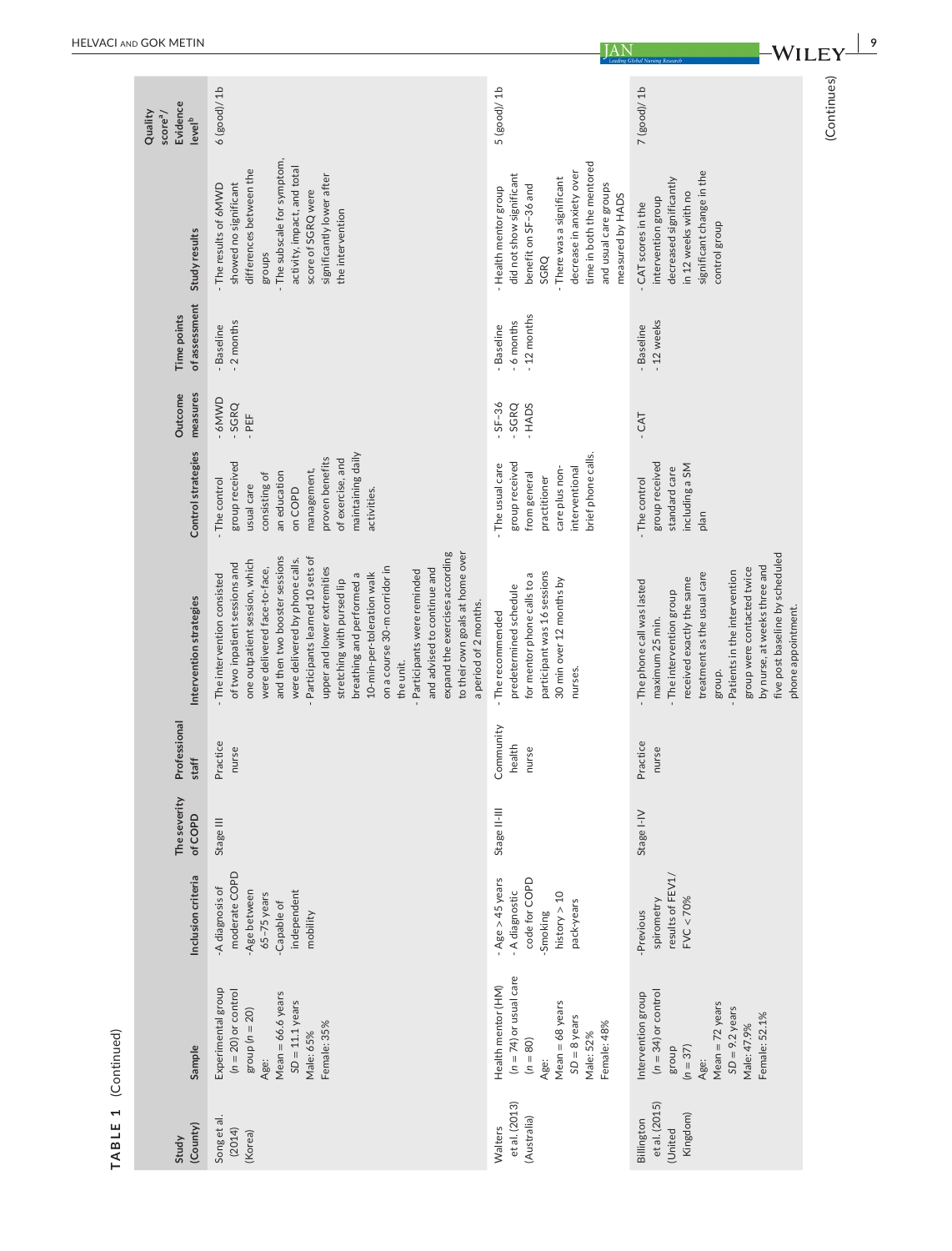| Evidence<br>Quality<br>score <sup>a</sup> / | 5(good)/1b<br>level <sup>b</sup>                                                                                                                                                                                                                                                                                                                                                                                                                                                                                                                   | 8(good)/1b                                                                                                                                                                                                                                                                                                                                                                              | $6$ (good)/ $1b$                                                                                                                                                                                                                                         |
|---------------------------------------------|----------------------------------------------------------------------------------------------------------------------------------------------------------------------------------------------------------------------------------------------------------------------------------------------------------------------------------------------------------------------------------------------------------------------------------------------------------------------------------------------------------------------------------------------------|-----------------------------------------------------------------------------------------------------------------------------------------------------------------------------------------------------------------------------------------------------------------------------------------------------------------------------------------------------------------------------------------|----------------------------------------------------------------------------------------------------------------------------------------------------------------------------------------------------------------------------------------------------------|
|                                             | - There was no difference<br>- There was no difference<br>the total score of HADS<br>between groups on the<br>between the groups on<br>total and subscales<br>score of SGRQ<br>Study results                                                                                                                                                                                                                                                                                                                                                       | - The mean change in SGRQ<br>scores between groups<br>was clinical important                                                                                                                                                                                                                                                                                                            | EQ-5D and MMRC at six<br>differences in the HADS,<br>There was no difference<br>in SGRQ total score at<br>There were also no<br>and 12 months.<br>12 months                                                                                              |
| Time points                                 | of assessment<br>$-12$ month<br>- Baseline<br>-6 month                                                                                                                                                                                                                                                                                                                                                                                                                                                                                             | -1 months<br>-3 months<br>- 6 months<br>- Baseline                                                                                                                                                                                                                                                                                                                                      | $-12$ months<br>-6 months<br>- Baseline                                                                                                                                                                                                                  |
| Outcome                                     | measures<br>- HADS<br>$-$ SGRQ                                                                                                                                                                                                                                                                                                                                                                                                                                                                                                                     | $-SGRQ$                                                                                                                                                                                                                                                                                                                                                                                 | $-EG-5D$<br>- mMRC<br>- HADS<br>- SGRQ                                                                                                                                                                                                                   |
|                                             | Control strategies<br>Control group<br>health care<br>traditional<br>received                                                                                                                                                                                                                                                                                                                                                                                                                                                                      | usual transitional<br>The usual group<br>received the<br>care                                                                                                                                                                                                                                                                                                                           | nformation about<br>group received a<br>The usual care<br>standard<br>COPD                                                                                                                                                                               |
|                                             | -Intervention group participated<br>face-to-face conversation with<br>of: three to four conversations<br>structured conversations by a<br>Patients received at least one<br>based SM program consisting<br>The patient received three to<br>conversations face to face or<br>family member; 6 months of<br>four times 30-45 min semi-<br>between nurse and patient-<br>a clinical nurse in smoking<br>in a 6-month, partnership-<br>cessation followed by ≥ 3<br>Intervention strategies<br>smoking cessation.<br>by telephone.<br>clinical nurse. | hospital and after discharge via<br>- They provided SM support and<br>addressed barriers to care. The<br>centred partnership approach<br>series of sessions held at the<br>program followed a patient-<br>and was delivered during a<br>stay and followed them for<br>patient during the hospital<br>3 months after discharge.<br>- The nurses met with the<br>home visit or telephone. | written materials for education.<br>written prompts or information<br>The nurse called each patient<br>session in the first week lasted<br>Nurses provided standard<br>at weeks 3, 7 and 11 with<br>at weeks 16 and 24.<br>- The telephone<br>35-60 min. |
| Professional                                | Clinical<br>nurse<br>staff                                                                                                                                                                                                                                                                                                                                                                                                                                                                                                                         | nurses<br>COPD                                                                                                                                                                                                                                                                                                                                                                          | Research<br>nurses                                                                                                                                                                                                                                       |
| The severity                                | Stage II-III<br>of COPD                                                                                                                                                                                                                                                                                                                                                                                                                                                                                                                            | Stage I-IV                                                                                                                                                                                                                                                                                                                                                                              | Stage I-III                                                                                                                                                                                                                                              |
|                                             | Inclusion criteria<br>$-A$ ged 45-65                                                                                                                                                                                                                                                                                                                                                                                                                                                                                                               | of more than 10<br>smoking history<br>and expecting<br>exacerbation<br>- Acute COPD<br>discharge to<br>- Older than<br>pack-years<br>- Not being<br>homeless,<br>- Having a<br>40 years<br>home                                                                                                                                                                                         | $FVC < 0.70$ after<br>grades 1 or or 2)<br>dyspnoea (MRC<br>at the baseline<br>bronchodilator<br>- Having mild<br>assessment<br>$-$ FEV1/<br>post                                                                                                        |
|                                             | $(n = 48)$ or control<br>Intervention group<br>Mean $=$ 59.4 years<br>$SD = 4.6 \text{ years}$<br>group ( $n = 52$ )<br>Female: 54%<br>Male: 46%<br>Sample<br>Age:                                                                                                                                                                                                                                                                                                                                                                                 | $(n = 120)$ and usual<br>Intervention group<br>Mean = $64.9$ years<br>$SD = 9.8$ years<br>$care (n = 120)$<br>Female: 61.7%<br>Male: 38.3%<br>Age:                                                                                                                                                                                                                                      | coaching $(n = 289)$ or<br>usual care ( $n = 288$ )<br>$Mean = 70.7 years$<br>Telephone health<br>$SD = 8.8$ years<br>Female: 36.5%<br>Male: 63.5%<br>Age:                                                                                               |
| Study                                       | et al. (2015)<br>Jonsdottir<br>(County)<br>(Iceland)                                                                                                                                                                                                                                                                                                                                                                                                                                                                                               | (United States)<br>et al. (2018)<br>Aboumatar                                                                                                                                                                                                                                                                                                                                           | et al. (2018)<br>Kingdom)<br>(United<br>yllo                                                                                                                                                                                                             |

TABLE 1 (Continued) **TABLE 1** (Continued)

(Continues) (Continues)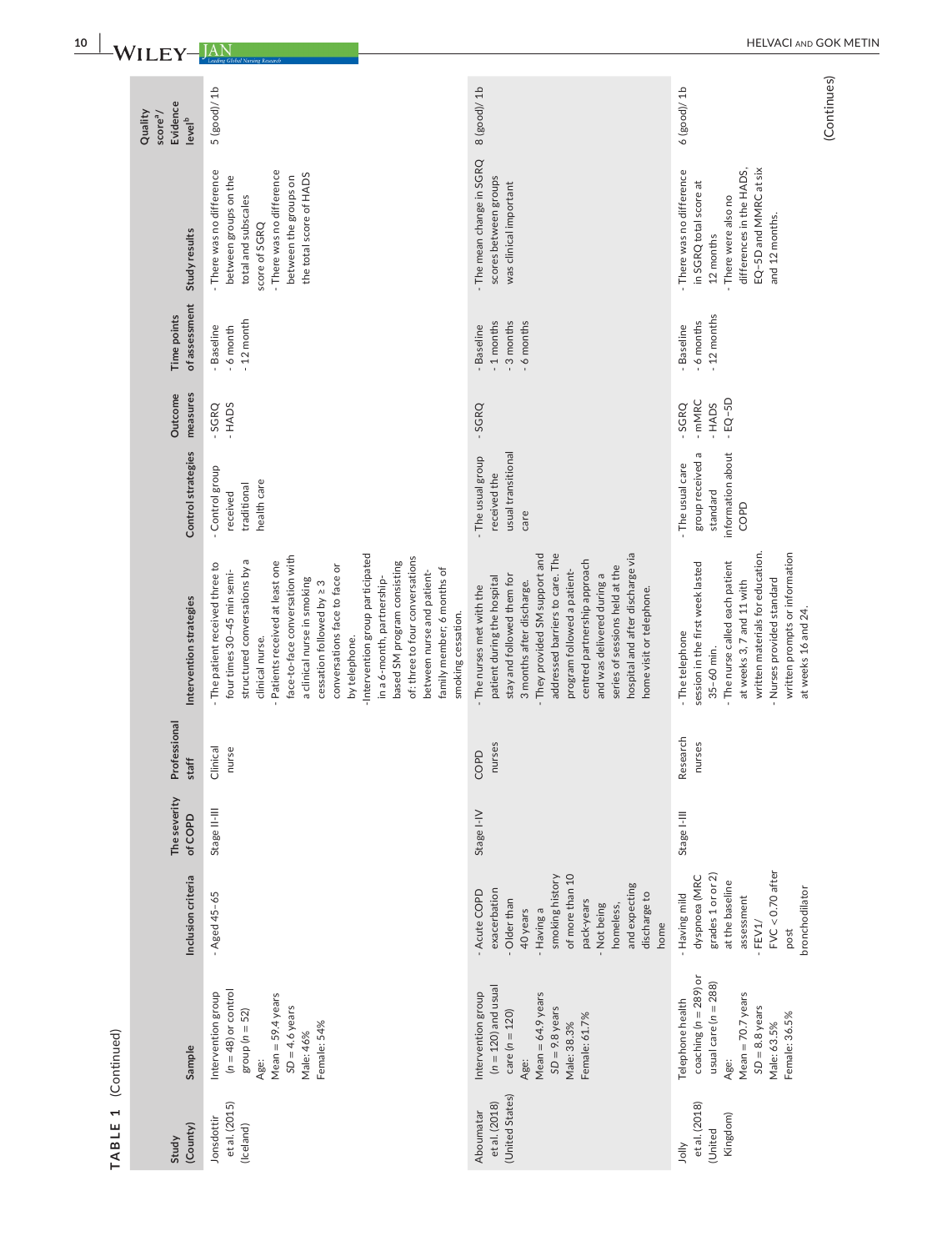| Evidence<br>Quality<br>score <sup>a</sup> /<br>level <sup>b</sup> | $7$ (good)/ $1b$                                                                                                                                                                                                                                                                                                                                                                                                                                                                                                                                                                                                                                                                                                                                                                                    |
|-------------------------------------------------------------------|-----------------------------------------------------------------------------------------------------------------------------------------------------------------------------------------------------------------------------------------------------------------------------------------------------------------------------------------------------------------------------------------------------------------------------------------------------------------------------------------------------------------------------------------------------------------------------------------------------------------------------------------------------------------------------------------------------------------------------------------------------------------------------------------------------|
| Study results                                                     | - There were no differences<br>subscales and total of the<br>follow-up scores of the<br>NCSI, CCQ and EQ-5D<br>between baseline and<br>the groups in changes<br>between                                                                                                                                                                                                                                                                                                                                                                                                                                                                                                                                                                                                                             |
| of assessment<br>Time points                                      | $-12$ months<br>6 months<br>- 9 months<br>-3 months<br><b>Baseline</b>                                                                                                                                                                                                                                                                                                                                                                                                                                                                                                                                                                                                                                                                                                                              |
| measures<br>Outcome                                               | $-EO-SD$<br>$-NCS1$<br>$-CCQ$                                                                                                                                                                                                                                                                                                                                                                                                                                                                                                                                                                                                                                                                                                                                                                       |
| Control strategies                                                | the nurse within<br>an exacerbation<br>management of<br>Patents visited<br>about the self-<br>for instructions<br>exacerbation<br>consisted of<br>instructions<br>action plan.<br>on the use<br>of a paper<br>- The plan<br>2 weeks                                                                                                                                                                                                                                                                                                                                                                                                                                                                                                                                                                 |
| Intervention strategies                                           | your bronchodilator use, (b) use<br>professional today, (e) measure<br>changes in symptoms, physical<br>use your coughing techniques,<br>- The tool consisted of a mobile<br>visit the nurse within 2 weeks<br>following advices: (a) increase<br>This follow-up program lasted<br>your breathing techniques, (c)<br>for instructions on the use of<br>distribute your energy during<br>(d) be thoughtful of how you<br>limitations, and emotions on<br>provided one or more of the<br>- Patients were instructed to<br>or-no questions concerning<br>spirometer, and a forehead<br>phone, a pulse oximeter, a<br>(d) contact your healthcare<br>- Patients answered yes-<br>- The mHealth tool then<br>the mHealth tool.<br>again tomorrow.<br>thermometer.<br>the phone.<br>12 months<br>the day, |
| Professional<br>staff                                             | Pulmonary<br>- Practice<br>nurse<br>nurse                                                                                                                                                                                                                                                                                                                                                                                                                                                                                                                                                                                                                                                                                                                                                           |
| The severity<br>of COPD                                           | Stage I-IV                                                                                                                                                                                                                                                                                                                                                                                                                                                                                                                                                                                                                                                                                                                                                                                          |
| Inclusion criteria                                                | - Had experienced<br>symptom-based<br>in the previous<br>exacerbations<br>Aged at least<br>12 months<br>2 or more<br>40 years                                                                                                                                                                                                                                                                                                                                                                                                                                                                                                                                                                                                                                                                       |
| Sample                                                            | intervention group<br>$(n = 43)$ and usual<br>Mean = $67.2$ years<br>$SD = 8.8$ years<br>Female: 38.0%<br>care $(n = 44)$<br>Male: 62.0%<br>Age:                                                                                                                                                                                                                                                                                                                                                                                                                                                                                                                                                                                                                                                    |
| (County)<br>Study                                                 | (Netherlands)<br>Boer et el.<br>(2019)                                                                                                                                                                                                                                                                                                                                                                                                                                                                                                                                                                                                                                                                                                                                                              |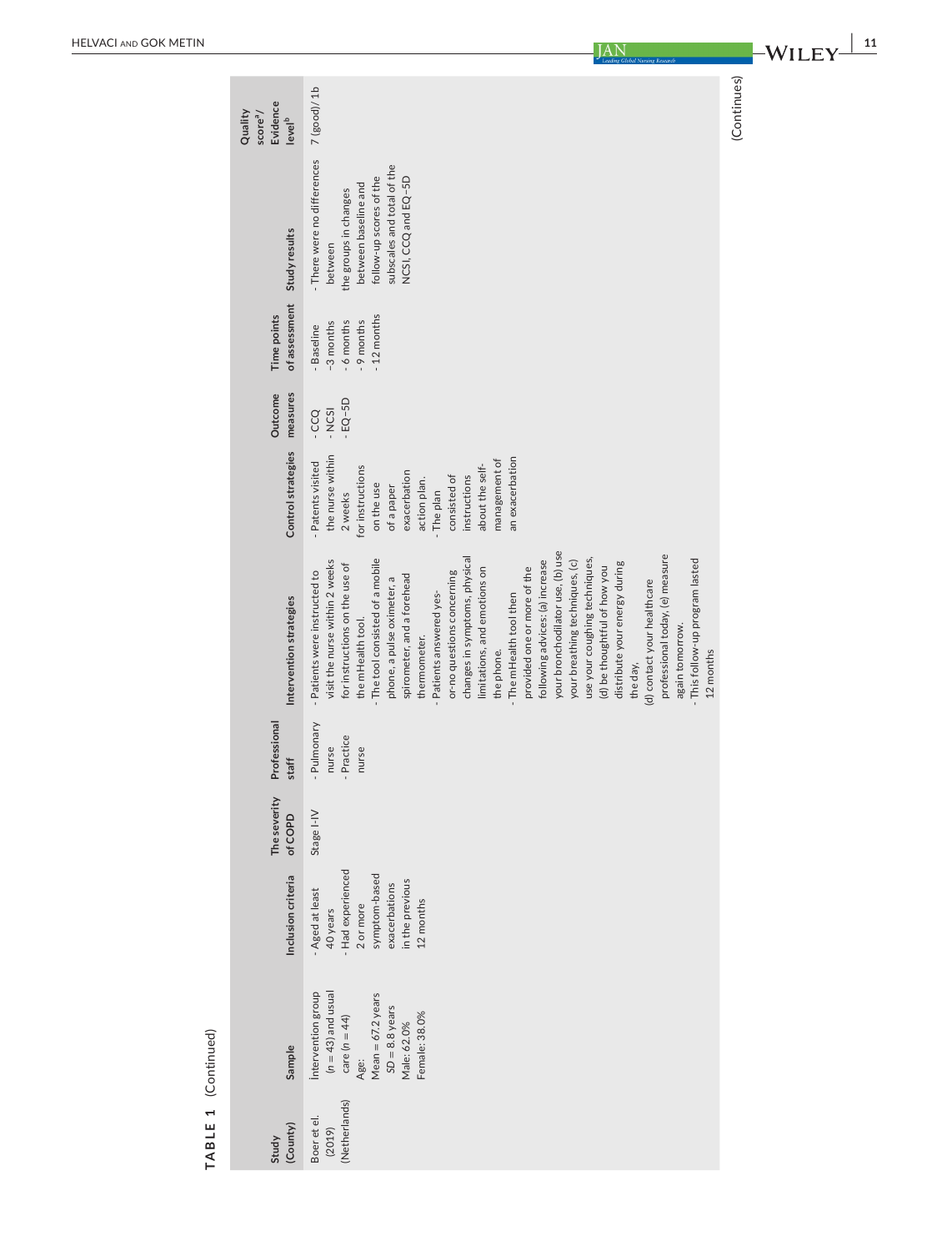|                                      |                                                                                                                                                           |                                                                                                                                 |                         |                       |                                                                                                                                                                                                                                                                                                                                                                                                                                                                                                                                                                                                                                                                                                                                     |                                                                                  |                                               |                                      |                                                                                                                                                                                                                                                                       | Quality                                                |
|--------------------------------------|-----------------------------------------------------------------------------------------------------------------------------------------------------------|---------------------------------------------------------------------------------------------------------------------------------|-------------------------|-----------------------|-------------------------------------------------------------------------------------------------------------------------------------------------------------------------------------------------------------------------------------------------------------------------------------------------------------------------------------------------------------------------------------------------------------------------------------------------------------------------------------------------------------------------------------------------------------------------------------------------------------------------------------------------------------------------------------------------------------------------------------|----------------------------------------------------------------------------------|-----------------------------------------------|--------------------------------------|-----------------------------------------------------------------------------------------------------------------------------------------------------------------------------------------------------------------------------------------------------------------------|--------------------------------------------------------|
| (County)<br>Study                    | Sample                                                                                                                                                    | Inclusion criteria                                                                                                              | The severity<br>of COPD | Professional<br>staff | Intervention strategies                                                                                                                                                                                                                                                                                                                                                                                                                                                                                                                                                                                                                                                                                                             | Control strategies                                                               | measures<br>Outcome                           | of assessment<br>Time points         | Study results                                                                                                                                                                                                                                                         | Evidence<br>score <sup>a</sup> /<br>level <sup>b</sup> |
| Dai (2019)<br>Chang and<br>(China)   | Mean $= 72.0$ years<br>$SD = 11.14$ years<br>and Control group<br>group ( $n = 30$ )<br>Female: 8.3%<br>Experimental<br>Male: 91.7%<br>$(n = 30)$<br>Age: | assessed by the<br>20 years of age<br>Short Portable<br>Questionnaire<br>Mental State<br>cognition as<br>Older than<br>- Normal | Stage I-III             | Research<br>nurses    | and 12th weeks of the program<br>min/time) with the participants<br>- Nurse asked patients to reflect<br>why they suffered from COPD<br>their progress on their chosen<br>during the 2nd, 3rd, 4th, 8th,<br>telephone interviews (10-15<br>1-1.5 hr to help them create<br>- Nurse conducted scheduled<br>to motivate them and track<br>management with them for<br>to make sure patients have<br>management from booklet<br>learned the booklet and to<br>- Nurse motivated patients<br>to self-learn about COPD<br>- Nurse made a phone call<br>and discussed their self-<br>make an appointment.<br>through motivation<br>interviewing.<br>action plans.<br>action plans.                                                        | received patient<br>provided by the<br>medical centre<br>education<br>- Patients | $-$ COPD $-Q$<br>PRAISE<br>$-PAM -$<br>$-CAT$ | -1 months<br>-3 months<br>- Baseline | compared with the control<br>compared with the control<br>of experimental group were<br>experimental group were<br>significantly decreased<br>significantly increased<br>- The COPD-Q, PRAISE<br>- The CAT scores of the<br>group at 1 months<br>PAM scores<br>group. | 7(good)/1b                                             |
| et al. (2019)<br>LianHong<br>(China) | $(n = 77)$ control group<br>Intervention group and<br>$Mean = 68.9 years$<br>$SD = 11.14$ years<br>Female: 22.5%<br>Male: 78.5%<br>$(n = 77)$<br>Age:     | - Aged 40 years or<br>exacerbation of<br>hospitalized<br>for acute<br>Patients<br>COPD<br>older                                 | Stage II-IV             | Respiratory<br>nurses | intervention was administered<br>by nurses that included phone<br>- Each participant's needs were<br>questions approximately 6 to<br>assessed using open-ended<br>calls every week and three<br>7 days before discharge.<br>- A 3-month follow-up<br>home visits.                                                                                                                                                                                                                                                                                                                                                                                                                                                                   | received usual<br>- Patients only<br>care                                        | -6MWD<br>$-SCRQ$                              |                                      | - The results of the 6MWT<br>were noted in the control<br>whereas deteriorations<br>shown in all domains<br>- Improvements were<br>intervention group,<br>of the SGRQ in the<br>showed significant<br>Between groups.<br>differences<br>dno.a                         | $7$ (good)/ $1b$                                       |
|                                      | Obstructive Pulmonary Disease Knowledge Questionnaire; CRQ, Chron                                                                                         |                                                                                                                                 |                         |                       | Flow; PRAISE, Pulmonary Rehabilitation Adapted Index of Self-Efficacy; SD, Standard deviation; SF-36, 36-Item Short Form Survey; SGRQ, St George's Respiratory Questionnaire; SM, Self-management.<br>Abbreviations: 6MWD, 6-min walking distance; CAT, Chronic Obstructive Pulmonary Disease Assessment Tool; CCQ, Clinical Chronic Obstructive Pulmonary Disease Questionnaire; COPD-Q, Chronic<br>HADS, Hospital Anxiety and Depression Scale; mMRC, Modified Medical Research Council scale; NCSI, Nijmegen Clinical Screening Instrument; PAM, Patient Activation Measure; PEF, Peak Expiratory<br>ic Respiratory Questionnaire; CSES, Chronic Obstructive Pulmonary Disease Self-Efficacy Scale; EQ-5D, EuroQol-5 dimensions; |                                                                                  |                                               |                                      |                                                                                                                                                                                                                                                                       |                                                        |

°The Modified Jadad Scale (0–3: Iow; 4–8: good).<br><sup>b</sup>The Oxford Centre for Evidence-Based Medicine (CEBM) assessment tool (1b: Individual RCTs with narrow Confidence Interval).  $\mathsf{Tr}_{\mathsf{The\mathsf{OX}}$  Centre for Evidence-Based Medicine (CEBM) assessment tool (1b: Individual RCTs with narrow Confidence Interval).

aThe Modified Jadad Scale (0–3: low; 4–8: good).

**TABLE 1** (Continued)

TABLE 1 (Continued)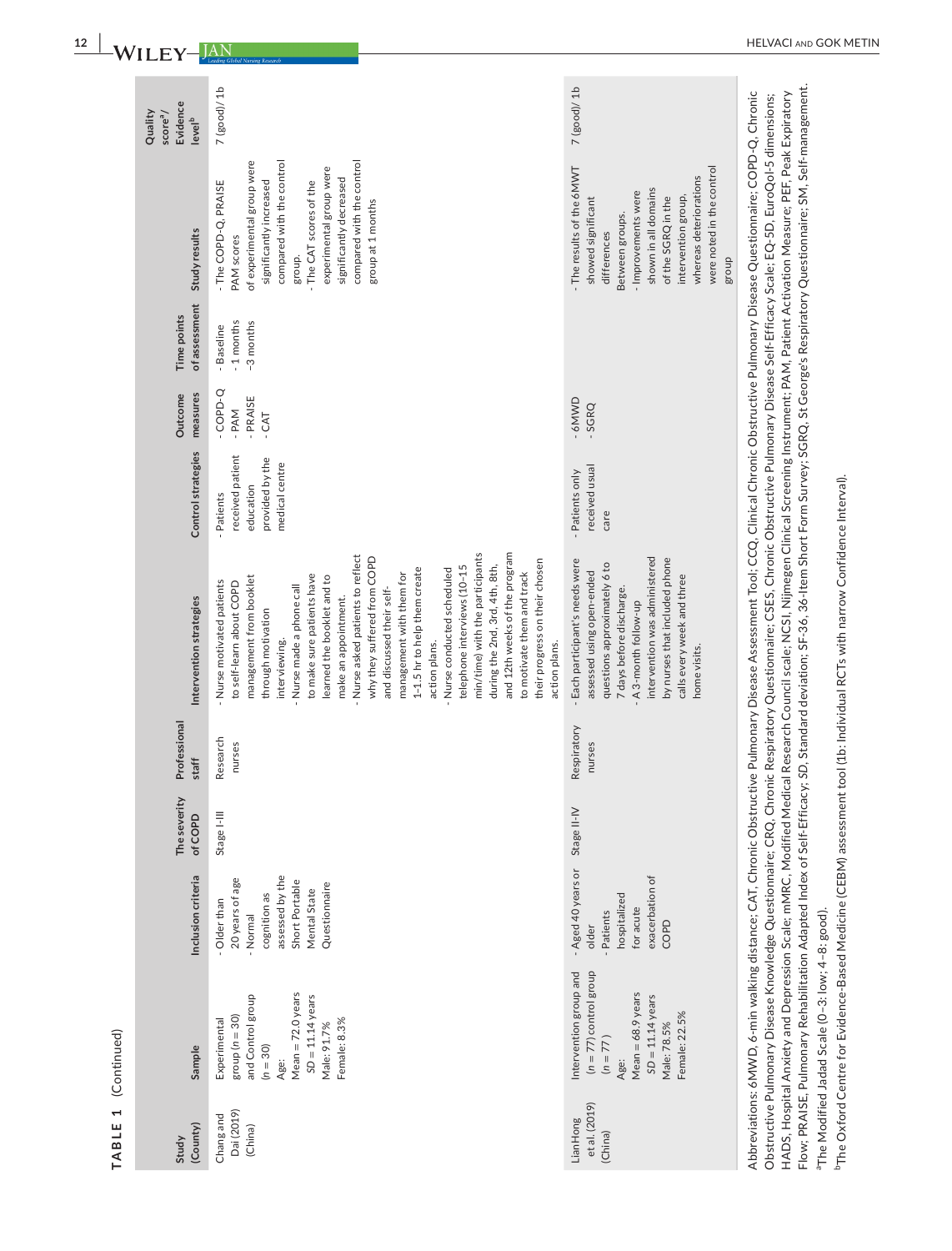were not blinded (Jolly et al., 2018; Walters et al., 2013). Eight of the studies did not explain the reason for the missing data that causes a high risk of bias (Aboumatar et al., 2018; Boer et al., 2019; Bucknall et al., 2012; Chang & Dai, 2019; Jolly et al., 2018; Jonsdottir et al., 2015; Kuo et al., 2013; LianHong et al., 2019). On the other hand, four of the studies did report the missing data and had a low risk of bias (Billington et al., 2015; Bischoff et al., 2012; Song et al., 2014; Walters et al., 2013). If risk of bias for the selective outcome reporting was high, then the study authors reviewed the relevant protocols. However, the sources of bias were not available. Four of the studies had a low risk of bias in terms of 'other risk factors for bias' (Billington et al., 2015; Boer et al., 2019; Bucknall et al., 2012; Jonsdottir et al., 2015), while the remaining studies reported an unclear information (Aboumatar et al., 2018; Bischoff et al., 2012; Chang & Dai, 2019; Jolly et al., 2018; Kuo et al., 2013; LianHong et al., 2019; Song et al., 2014; Walters et al., 2013) (Table 3). Moreover, the publication bias assessed by using both Begg's and Egger's tests, revealed no evidence of publication bias (Begg's test:  $z = 0.45$ ,  $p = .76$ , Egger's test:  $t = 0.12$ ,  $p = .98$ ). Additionally, the funnel plot was significantly symmetrical and indicated no publication bias in all the studies (Figure 2).

# **3.5** | **The effects of nurse-driven SM programs on clinical outcome variables**

#### **3.5.1** | **Physical health**

Two studies, using the CAT and involving 64 patients each in the intervention group and 67 in the control group were analysed and a fixed-effects model was used as they showed a low level of heterogeneity ( $l^2 = 22.2\%$ ,  $p = .257$ ) (Billington et al., 2015; Chang & Dai, 2019). This meta-analysis revealed a significant improvement in the health status in patients receiving nurse-driven SM programs compared with the patients in the control groups (SMD = −1,99, 95% CI: −2.41 to −1.57) (Figure 3). Billington et al. (2015) found that 3.12 points decrease in the CAT scores following nurse-driven SM program. Similarly, Chang and Dai (2019) stated that 2.12 points decrease in the CAT scores. On the contrary, Boer et al. (2019) evaluated the health status using the NCSI and CCQ and reported no significant effect of SM programs on health status.

Two studies, using the PEF and involving 53 patients in the intervention group and 51 individuals in the control group were analysed (Kuo et al., 2013; Song et al., 2014). The PEF variable was presented as litre per minute in this meta-analysis. A fixed-effects model was used as these studies showed a no level of heterogeneity ( $l^2 = 0.0\%$ ,  $p < .931$ ). There was no significant difference in the PEF between the intervention and the control groups ( $MD = 0.23$ , 95% CI: −0.15 to 0.62) (Figure 4). Song et al (2014) found a 5.2 L/min increase in the PEF following nurse-driven SM program, although the differences were not statistically significant. Kuo et al. (2013) reported a significant increase (33.6 L/hr) in the PEF after nursedriven SM program.

Two studies, using the 6MWD and including 97 patients in the intervention group and 97 in the control group were analysed (LianHong et al., 2019; Song et al., 2014). These studies had a high level of heterogeneity and thus a random-effects model was used  $(I^2 = 99.3\%$ ,  $p < .001$ ). This meta-analysis revealed a significant increase in the 6MWD of the intervention groups ( $MD = 3.75$ , 95% CI: 3.17 to 4.34) (Figure 5). Song et al. 2014) found that a significant increase (33.5 m) in the 6MWD of the intervention group, while LianHong et al. (2019) reported 154.6 m increase in the 6MWD of patients in the intervention group. Furthermore, Chang and Dai (2019) evaluated the physical activity level of patients through the PAM and documented significant increase in the PAM scores of the intervention group compared with the control group.

Due to the differences between the scales (The Borg Dyspnoea, mMRC) that evaluating the dyspnoea severity of patients with COPD, a meta-analysis could not be performed. However, considering the study results in a systematic manner, Kuo et al. (2013) emphasized that nurse-driven SM program significantly reduced the scores of Borg Dyspnoea Scale. On the other hand, Jolly et al. (2018) evaluated dyspnoea scores using mMRC and reported no significant differences between the intervention and the control group.

# **3.5.2** | **Psychosocial health**

#### *Quality of life*

Seven studies, using the SGRQ tool, involving 860 patients in the intervention group and 869 in the control group were used for analysis (Aboumatar et al., 2018; Bucknall et al., 2012; Jolly et al., 2018; Jonsdottir et al., 2015; LianHong et al., 2019; Song et al., 2014; Walters et al., 2013). A random-effects model was used as these studies had a high level of heterogeneity  $(l^2 = 98.0\%, p < .001)$ . When symptoms domain of SGRQ was analysed, the studies showed a significant reduction in symptom scores of the intervention group when compared with the control group (SMD = −0.87, 95% CI: −0.97 to −0.76). Furthermore, there was a significant reduction in activity (SMD = −0.77, 95% CI: −0.87 to −0.66), impacts domains of SGRQ (SMD = −0.55, 95% CI: −0.65 to −0.45) and total scores of the SGRQ in the intervention group (SMD = −0.71, 95% CI: −0.81 to −0.61) (Figure 6). Furthermore, Bischoff et al. (2012) measured QOL using the CRQ and emphasized that nurse-driven SM program did not provide a significant effect on QOL.

In addition, two studies measuring the QOL with the EQ-5D and including 261 patients in the intervention group and 187 in the control group were analysed (Boer et al., 2019; Jolly et al., 2018). A random-effects model was used as these studies had a high level of heterogeneity ( $l^2 = 99.2\%$ ,  $p < .001$ ). The EQ-5D scores significantly reduced in the intervention group when compared with the control group (SMD=−0.17, 95% CI: −0.33 to −0.01) (Figure 7). Jolly et al. (2018) found that 0.3 points decrease in the EQ-5D following nurse-driven SM program, while LianHong et al. (2019) reported that 0.2 points decrease in the EQ-5D. Moreover, only one study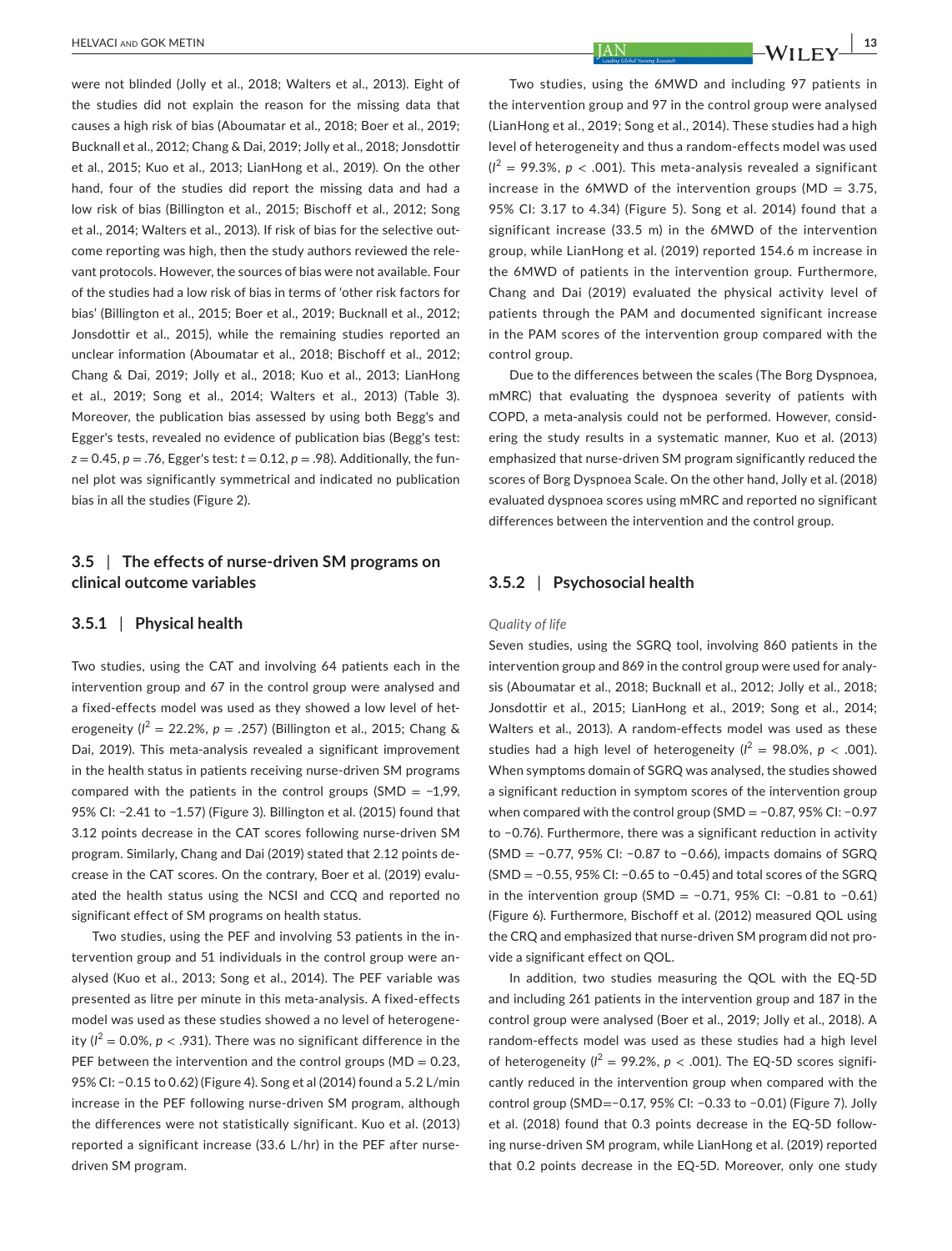**TABLE 2** Content, used tools and follow-up procedures of nurse-driven self-management programs

|                       |                               | Content of self-management programs        |            |                          |                                          |                          |                      |                                              |           |
|-----------------------|-------------------------------|--------------------------------------------|------------|--------------------------|------------------------------------------|--------------------------|----------------------|----------------------------------------------|-----------|
|                       | <b>Information</b><br>on COPD | Information on Exacerbation<br>medications | management | Daily                    | <b>Breathing</b><br>exercises retraining | Daily<br>activities      | Lifestyle<br>changes | Energy<br>conservation Smoking<br>techniques | cessation |
| 1. Bischoff et al.    | $+$                           | $+$                                        | $+$        |                          | $^{+}$                                   | $+$                      | $^{+}$               | $\sim$                                       | $\sim$    |
| 2. Bucknall et al.    | $+$                           | $+$                                        | $+$        | $+$                      | $+$                                      | $+$                      | $+$                  | $\sim$                                       | $\sim$    |
| 3. Kuo et al.         | $+$                           | $+$                                        | $^{+}$     |                          |                                          |                          |                      | $\sim$                                       | $^{+}$    |
| 4. Song et al.        | $+$                           | $+$                                        | $+$        | $+$                      | $+$                                      | $+$                      | $\overline{a}$       | $\sim$                                       | $\sim$    |
| 5. Walters et al.     | $+$                           | $\pm$                                      | $_{+}$     | $\overline{\phantom{a}}$ |                                          | $\sim$                   |                      | $\sim$                                       |           |
| 6. Billington et al.  | $- +$                         | $+$                                        | $+$        | $\sim$                   | $\overline{\phantom{a}}$                 | $\sim$                   | $\sim$               | $\sim$                                       | $\sim$    |
| 7. Jonsdottir et al.  | $+$                           | $+$                                        | $+$        | $\overline{\phantom{a}}$ |                                          | $\overline{\phantom{a}}$ | $^+$                 | $\sim$                                       | $\div$    |
| 8. Aboumatar et al. + |                               | $+$                                        | $+$        |                          |                                          | $^{+}$                   | $+$                  | $+$                                          | $+$       |
| 9. Jolly et al.       | $+$                           | $+$                                        | $^{+}$     | $\overline{+}$           | $\overline{\phantom{a}}$                 | $\overline{\phantom{a}}$ | $\sim$               | $\sim$                                       | $+$       |
| 10. Boer et al.       | $+$                           | $^{+}$                                     |            |                          |                                          | $^{+}$                   | $^{+}$               | $\sim$                                       | $\sim$    |
| 11. Chang et al.      | $+$                           | $+$                                        | $+$        | $+$                      | $^{+}$                                   | $\sim$                   | $^{+}$               | $\sim$                                       | $+$       |
| 12. LianHong et al.   | $^{+}$                        | $+$                                        | $^{+}$     | $+$                      | $+$                                      | $+$                      | $\overline{a}$       | $\sim$                                       | $+$       |

*Note:* +: included, -: did not include

evaluated QOL by SF-36 and reported no significant difference in QOL scores of the intervention group compared with the control group (Walters et al., 2013).

#### *Anxiety and depression*

With regard to anxiety and depression of patients with COPD, four studies, using the HADS and composed of 643 participants in the intervention group and 652 in the control group were analysed and demonstrated a high level of heterogeneity  $(l^2 = 91.1\%, p < .001)$ (Bucknall et al., 2012; Jolly et al., 2018; Jonsdottir et al., 2015; Walters et al., 2013). When the anxiety sub-domain of HADS was analysed, the results reported a significant effect in reducing anxiety in the intervention group compared with the control group (SMD = −0.40, 95% CI: −0.51 to −0.29). Probably, the depression sub-domain scores of HADS was significantly reduced in the intervention group when compared with the control group (SMD = −0.34, 95% CI: −0.45 to −0.23) (Figure 8).

#### *Self-efficacy*

Furthermore, three studies, measuring the self-efficacy though the CSES and involving 320 patients in the intervention group and 318 in the control group were analysed (Bischoff et al., 2012; Bucknall et al., 2012; Kuo et al., 2013). These studies had a high level of heterogeneity ( $l^2 = 98.4\%$ ,  $p < .001$ ). The results showed no statistically significant difference between the interventions and the control groups (SMD = −0.05, 95% CI: −0.11 to 0.22) (Figure 9). Kuo et al. (2013) reported a significant increase (0.5 points) in the CSES. However, Bischoff et al. (2012) emphasized that nurse-driven SM programs had no significant effect on the CSES. Chang and Dai (2019) measured self-efficacy using the COPD-Q and PRAISE (mean difference 3.8) and stated a significant increase in the intervention group compared with the control group.

# **4** | **DISCUSSION**

The present systematic review and meta-analysis is the first to provide a comprehensive review of existing RCTs with evidence Level 1b (Individual RCTs with narrow CI) on nurse-driven SM programs. Apart from the current literature, the present meta-analysis gives detailed information about the content of nurse-driven SM programs, the methodological quality of these selected studies and the effects of nurse-driven SM programs on physical and psychosocial health variables in patients with COPD covering the past 10 years. According to this meta-analysis, nurse-driven SM programs were found to vary in terms of characteristics of participants (age, gender and COPD stages), sample size, content of SM programs and duration of follow-up (Billington et al., 2015; Bischoff et al., 2012; Jolly et al., 2018). These wide differences in the studies may be attributed to study settings (United Kingdom, China, Netherlands, United States, Australia, Iceland and Korea), as well as the financial status, resources and services available for patients with COPD, multidisciplinary team members, methods used in delivering SM programs, follow-up opportunities, home-care services, qualifications, experiences and training certificates of nurses (Bischoff et al., 2012; Jonsdottir et al., 2015; Kuo et al., 2013; Song et al., 2014; Walters et al., 2013). Considering all the differences, the results cannot be generalized to the entire population of COPD patients and this makes drawing conclusions on the effects of nurse-driven SM programs on physical and psychosocial health variables in patients with COPD difficult.

As for the outcomes of studies related to physical health, nursedriven SM programs showed significant positive effect on variables including health status (CAT), maximum speed of expiration (PEF) and walking distance (6WMD) of the intervention groups when compared with the control ones with an evidence at Level 1b (Billington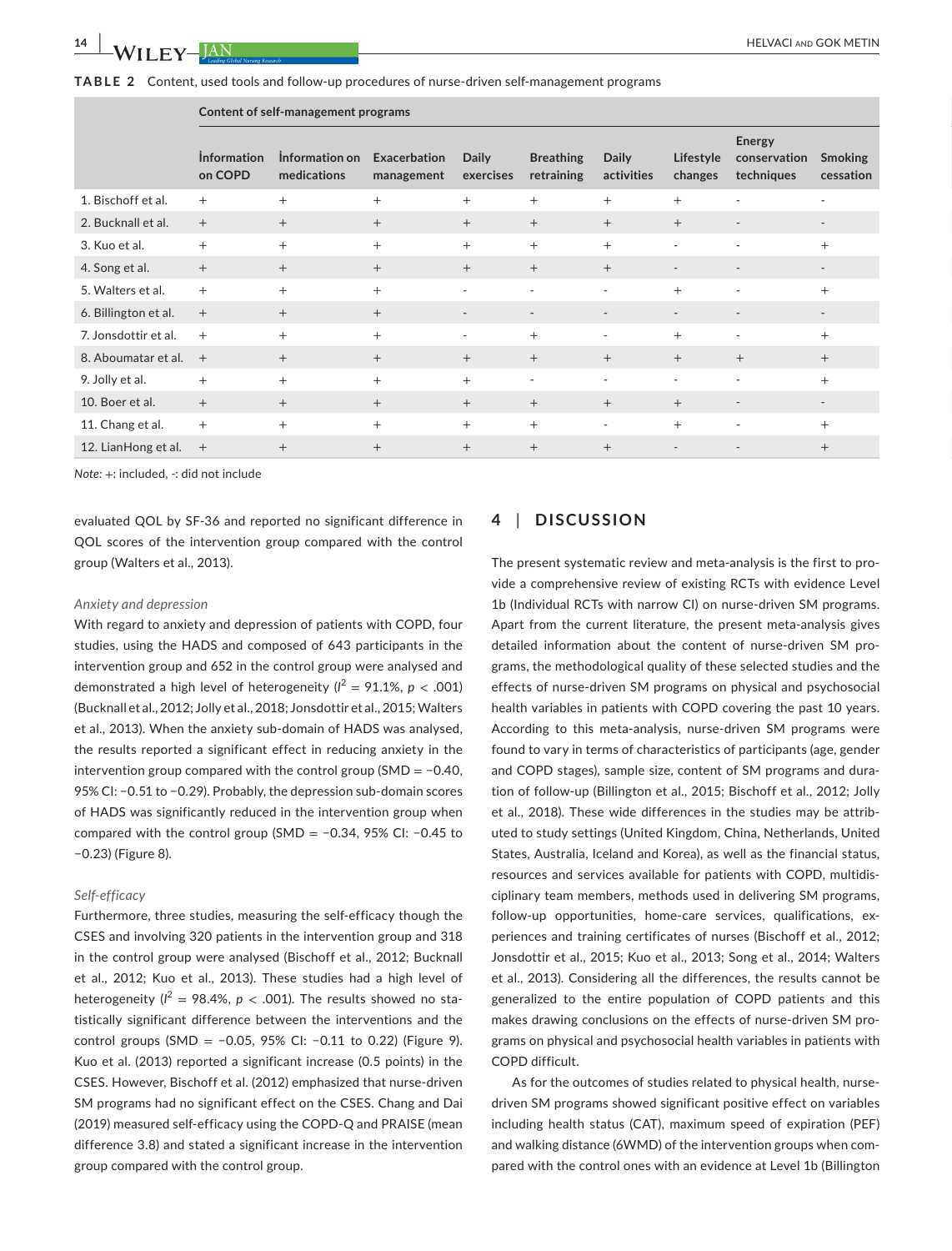|            |                                       |                                      | Used tools     |                             | Follow-up procedures |                                              |                          |                        |                |
|------------|---------------------------------------|--------------------------------------|----------------|-----------------------------|----------------------|----------------------------------------------|--------------------------|------------------------|----------------|
|            | Cope with<br>Nutrition anxiety-stress | <b>Teaching family</b><br>caregivers |                | Written<br>Booklet material | Phone                | Home visit $+$<br>$call + clinic$ phone call | Diary                    | Tele-monitor Pedometer |                |
| $+$        |                                       | $\sim$                               | $^{+}$         | $\sim$                      | $^{+}$               | $\sim$                                       | $\sim$                   | $\sim$                 | $\sim$ $-$     |
| $+$        |                                       | $\sim$ $ \sim$                       | $+$            | $\sim$                      | $\sim$               | $+$                                          | $+$ $-$                  | $\sim$ $ \sim$         | $\sim$ $ \sim$ |
| $\sim$ $-$ |                                       | $\sim$ $ \sim$                       | $+$            | $\sim$                      | $^{+}$               | $\sim$                                       | $\sim$                   | $\sim$ $ \sim$         | $\sim$ $ \sim$ |
| $+$        |                                       | $\sim$                               | $\sim$ $-$     | $+$                         | $+$                  | $\overline{\phantom{a}}$                     | $\overline{\phantom{a}}$ | $\sim$ $ \sim$         | $\sim$         |
| $+$        |                                       | $\sim$ $-$                           | $\sim$         | $\sim$                      | $\sim$ $-$           | $+$                                          | $\sim$                   | $\sim$ $ \sim$         | $\sim$         |
| $+$        |                                       | $\sim$ $-$                           | $\sim$         | $+$                         | $+$                  | $\sim$                                       | $\sim$ 100 $\mu$         | $\sim$ $ \sim$         | $\sim$ $ \sim$ |
| $+$        |                                       | $+$                                  | $\sim$         | $^{+}$                      | $+$                  | $\sim$                                       | $\sim$                   | $\sim$ $-$             | $\sim$ $-$     |
| $\sim$     |                                       | $\sim$ 100 $\pm$                     | <b>Service</b> | $\sim$                      | $\sim$ $-$           | $+$                                          | $\overline{\phantom{a}}$ | $\sim$                 | $\sim$         |
| $\sim$ $-$ |                                       | $\sim$                               | $\sim$         | $^{+}$                      | $+$                  | $\overline{\phantom{a}}$                     | $+$                      | $\sim$                 | $+$            |
| $+$        |                                       | $\sim$ $-$                           | $\sim 100$     | $\sim$ $ \sim$              | $+$                  | $\sim$ $-$                                   | $\sim$ 100 $\pm$         | $+$                    | $\sim$ $-$     |
| $\sim$     |                                       | $\sim$ $ \sim$                       | $+$            | $\sim$                      | $+$                  | $\sim$                                       | $\sim$                   | $\sim$ $ \sim$         | $\sim$ $ \sim$ |
| $\sim$ $-$ |                                       | $\sim$                               | $+$            | $\sim$                      | $\sim$               | $+$                                          | $\sim$                   | $\sim$ $ \sim$         | $\sim$         |

et al., 2015; Chang & Dai, 2019; LianHong et al., 2019; Song et al., 2014). The results of this meta-analysis combining the results of included five studies showed significant effects of nurse-driven SM programs on physical health among patients with COPD. Among the three pooled studies, two studies (Billington et al., 2015; Chang & Dai, 2019) reported a significant improvement in health status of the intervention group compared with the control group  $(d = 1.99)$ . Although one study, Boer et al. (2019) did not show significant effects on the health status ( $p = .7$ ). Another important variable in the context of physical health in this meta-analysis is that maximum speed of expiration (PEF) of patients with COPD. Only two of the studies (Kuo et al., 2013; Song et al., 2014) examined the PEF among patients with COPD and showed no significant effect on this variable. This may be due to that the content of nurse-driven SM program, COPD stage and used scales in the studies. Regard to the last variable for the physical health, probably only two studies (LianHong et al., 2019; Song et al., 2014) measured the distance change in 6MWD following nurse-driven SM programs and reported a significant increase in the 6MWD of patients. Similar to these outcomes, a meta-analysis examining the effects of SM programs conducted by multidisciplinary

#### **TABLE 3** The summary of bias risk

| Study                | Selection bias                   |                                  | Performance<br><b>bias</b>                          | <b>Detection bias</b>                       | <b>Attrition bias</b>      | Reporting<br><b>bias</b>      | Other bias                  |
|----------------------|----------------------------------|----------------------------------|-----------------------------------------------------|---------------------------------------------|----------------------------|-------------------------------|-----------------------------|
|                      | Random<br>sequence<br>generation | <b>Allocation</b><br>concealment | <b>Blinding of</b><br>participants and<br>personnel | <b>Blinding of</b><br>outcome<br>assessment | Incomplete<br>outcome data | <b>Selective</b><br>reporting | Other<br>sources of<br>bias |
| 1. Bischoff et al.   | $+$                              | $^{+}$                           | $\overline{\phantom{a}}$                            | $^{+}$                                      | $+$                        | ?                             | ?                           |
| 2. Bucknall et al.   | $+$                              | $+$                              | ?                                                   | $+$                                         | $\overline{\phantom{a}}$   | $\ddot{?}$                    | $^{+}$                      |
| 3. Kuo et al.        | $+$                              | $+$                              | $+$                                                 | ٠                                           | $\sim$                     | ?                             | ?                           |
| 4. Song et al.       | $+$                              | $+$                              | $+$                                                 | $\ddot{?}$                                  | $+$                        | $\ddot{?}$                    | ?                           |
| 5. Walters et al.    | $+$                              | $+$                              | ?                                                   | ٠                                           | $+$                        | ?                             | ?                           |
| 6. Billington et al. | $+$                              | $+$                              | $\ddot{?}$                                          | $+$                                         | $+$                        | $\ddot{?}$                    | $^{+}$                      |
| 7. Jonsdottir et al. | $+$                              | $+$                              | ?                                                   | ?                                           | ٠                          | ?                             | $^{+}$                      |
| 8. Aboumatar et al.  | $+$                              | $+$                              | $\overline{\phantom{a}}$                            | $+$                                         | $\overline{\phantom{a}}$   | $\ddot{?}$                    | $\ddot{?}$                  |
| 9. Jolly et al.      | $+$                              | $^{+}$                           | $\overline{\phantom{a}}$                            | ٠                                           | ٠                          | ?                             | ?                           |
| 10. Boer et el.      | $+$                              | $+$                              | $\overline{\phantom{a}}$                            | $+$                                         | $\overline{\phantom{a}}$   | $\ddot{?}$                    | $+$                         |
| 11. Chang et al.     | $+$                              | $+$                              | $^{+}$                                              | ٠                                           | $\overline{\phantom{a}}$   | ?                             | ?                           |
| 12. LianHong et al.  | $+$                              | $^{+}$                           | $^{+}$                                              | $^{+}$                                      |                            | ?                             | ?                           |

*Note:* +low risk of bias, ?: unclear risk of bias, -: high risk of bias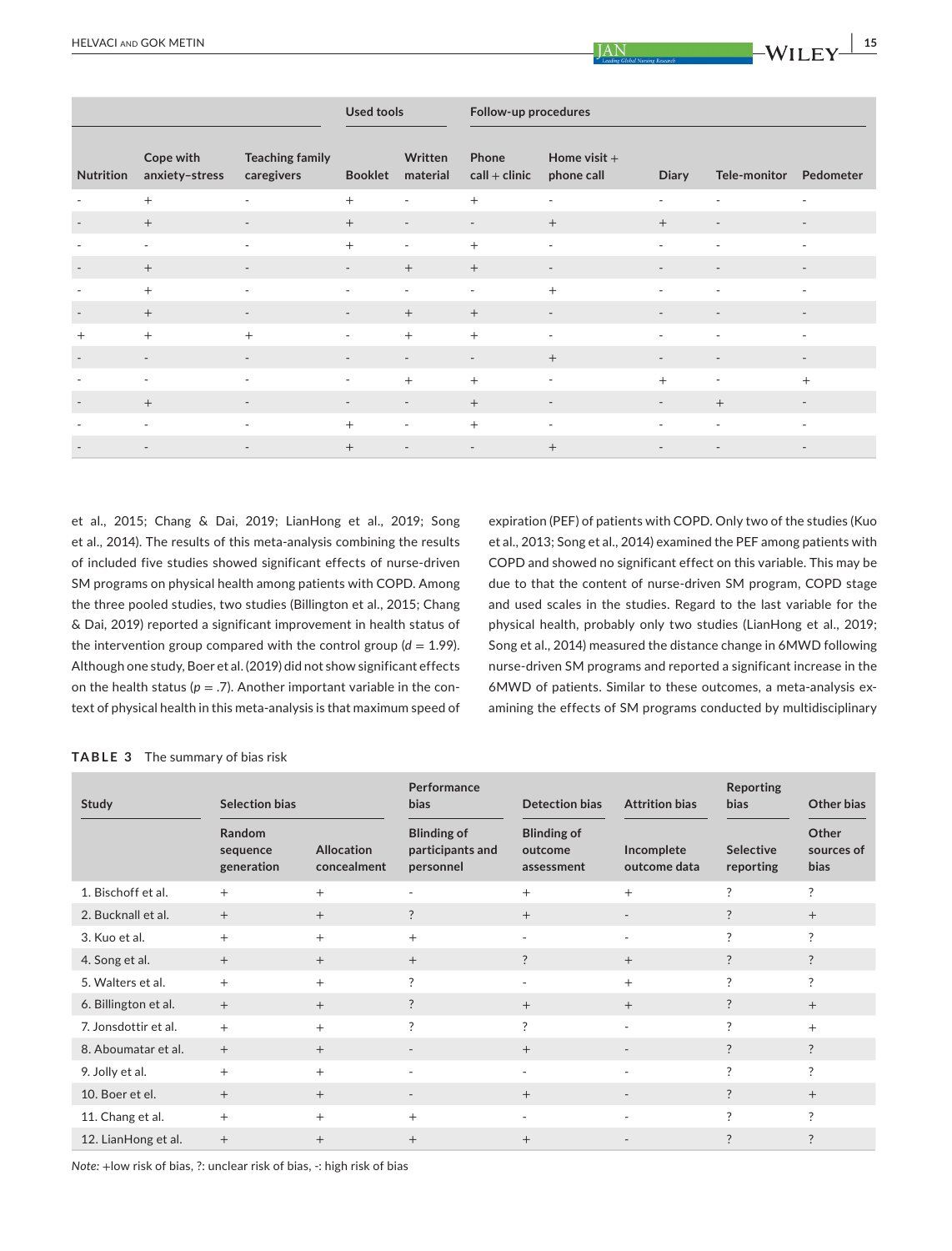team members on patients with COPD reported significant improvements in the physical health (Cannon et al., 2016). Considering all the study outcomes from a holistic perspective, nurse-driven SM programs may have helped to improve physical health through regular deep-breathing techniques, daily exercises, rest periods and energy



**FIGURE 2** Funnel plot for publication bias. Note. SMD: standardized mean differences [Colour figure can be viewed at [wileyonlinelibrary.com](www.wileyonlinelibrary.com)]

conservation techniques. In particular, it is believed that the regular deep-breathing techniques applied in the nurse-driven SM programs may contribute to increase in lung capacity and improvements in pulmonary function (Billington et al., 2015; Nici, Bontly, ZuWallack, & Gross, 2014). However, it should be noted that the improvements in these clinical variables are not only associated with SM programs, as patients with COPD continued to take conventional medications and followed their physicians' recommendations.

The results of this meta-analyses combining the results of included nine studies also showed significant effects (*d* = 0.72 for the SGRQ,  $d = 0.17$  for the EQ-5D) of nurse-driven SM programs on psychosocial health (QOL) in the intervention groups when compared with the control ones with evidence Level of 1b (Aboumatar et al., 2018; Boer et al., 2019; LianHong et al., 2019). One of the important components of psychosocial health in this meta-analysis is that anxiety and depression status (HADS) of patients. Regarding the results of this meta-analyses, four studies (Bucknall et al., 2012; Jolly et al., 2018; Jonsdottir et al., 2015; Walters et al., 2013) reported a significant small effect  $(d = 0.37)$  in reducing anxiety and depression scores in the intervention group compared with the control group. The third variable of psychosocial health of patients is that self-efficacy levels in this meta-analysis. Among the three pooled studies, all these studies (Bischoff et al., 2012; Bucknall et al., 2012; Kuo



**FIGURE 3** Forest plot for Chronic Obstructive Pulmonary Disease Assessment Tool [Colour figure can be viewed at [wileyonlinelibrary.](www.wileyonlinelibrary.com) [com](www.wileyonlinelibrary.com)]



**FIGURE 4** Forest plot for Peak Expiratory Flow [Colour figure can be viewed at [wileyonlinelibrary.com](www.wileyonlinelibrary.com)]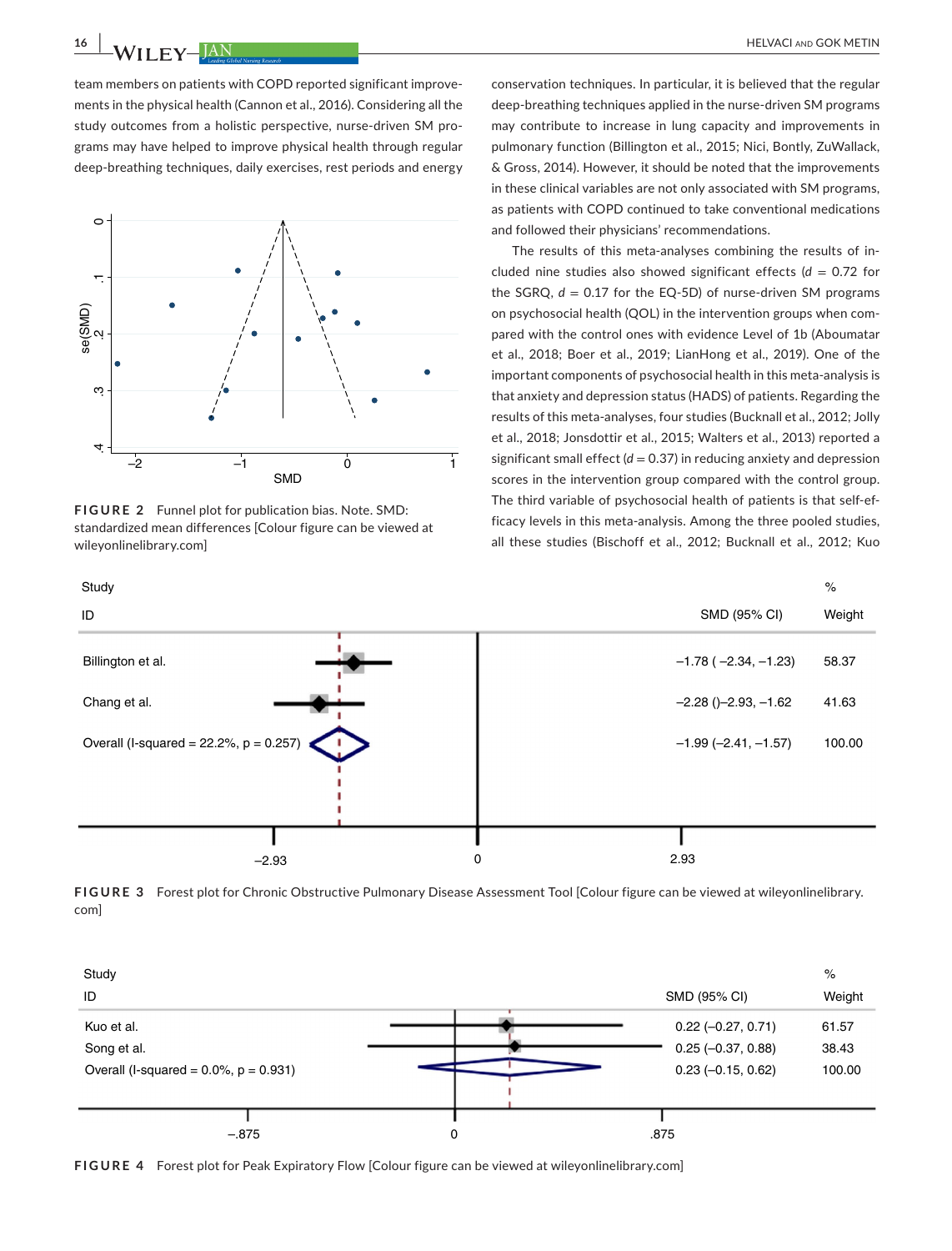

**FIGURE 5** Forest plot for Six Minute Walking Distance [Colour figure can be viewed at [wileyonlinelibrary.com](www.wileyonlinelibrary.com)]

et al., 2013) showed no significant effect regarding nurse-driven SM programs on self-efficacy between the intervention and the control groups. These study outcomes may result from the high level of heterogeneity between the methodologies in the studies (the types of SM intervention, duration of the interventions, follow-up assessment, data collection tools and qualifications of nurses delivering SM programs) and socio-demographic and clinical variables of participants (age, comorbid diseases, time since diagnosis and COPD stage) (Bischoff et al., 2012; Bucknall et al., 2012).

Considering the methodological quality in terms of randomization, blinding, withdrawal, inclusion and exclusion criteria, adverse effects and statistical analysis, the results showed that all of the studies had scores greater than 4, mean that good quality. However, scores of studies, which had good quality, ranged between 5–8. Taking the underlying causes of this variability in quality assessment into account, it is noteworthy that most studies were incomplete in using blinding methods and did not evaluate adverse effects related to interventions. However, it has been emphasized in the literature that the blinding procedures and evaluating the adverse effects in RCTs are the important components to minimize the risk of bias and maximize the validity of results (Karanicolas, Farrokhyar, & Bhandari, 2010). Besides, even though systematic reviews and meta-analyses deal with published results and not with the original data, it is important to consider that the quality of a study depends on the statistical methods used for obtaining the results of interest for the reviews and meta-analyses. Also, the studies included in this meta-analysis used different approaches to data analyses, with divergent results. Therefore, future studies should pay attention to these methodological issues to improve the quality of statistical methods and increase the level of evidence.

The main content of nurse-driven SM programs incorporates information on COPD, breathing exercises, regular medications, exacerbation management and healthy-life styles, which are the core elements of SM programs for people with COPD (Aboumatar et al., 2018; Billington et al., 2015; Bischoff et al., 2012). However, nurse-driven SM programs were lack of focusing on smoking

cessation, adequate nutrition, vaccination and coping with stress. Future studies might focus on these special topics when preparing the content of SM programs. Moreover, it needs to be kept in mind that nurses may need to employ individualized support strategies for each patient, due to standardized approaches may not be effective for all the patients.

This meta-analysis also draws attention to the literature gaps for the future studies. From this perspective, the study authors recognized that nurse-driven SM programs included in this meta-analysis were lack of giving training on energy conservation techniques, dyspnoea and fatigue management and nutritional issues. However, symptoms, in particular dyspnoea and fatigue may directly deteriorate daily living activities of patients and lead to sleep disturbance, cognitive impairment and even care dependency. On the other hand, it needs to be kept in mind, only one of the studies provided counselling and support regarding the psychosocial issues of family caregivers in SM programs (Jonsdottir et al., 2015). As COPD progresses, increased COPD exacerbation, recurrent hospitalizations, lower health status, difficulties in daily living activities and the level of care dependency in COPD affect patients and their caregivers, as well (Jonsdottir et al., 2015). Family members providing care for patients with COPD experience major caregiver burden, depression, anxiety and stress and they also face with challenges regarding the changing familial roles (Strang, Osmanovic, Hallberg, & Strang, 2018). Therefore, it is needed to further alleviate common COPD symptoms, such as dyspnoea, fatigue, sleep deprivation and integrate the family caregivers into nurse-driven SM programs since the diagnosis of COPD.

# **4.1** | **Relevance to clinical practice**

Current evidence shows that nurse-driven SM programs could be safely integrated into the clinical practice for patients with COPD. We identified four key gaps in the studies to date of nurse-driven SM programs important for further studies. First, considering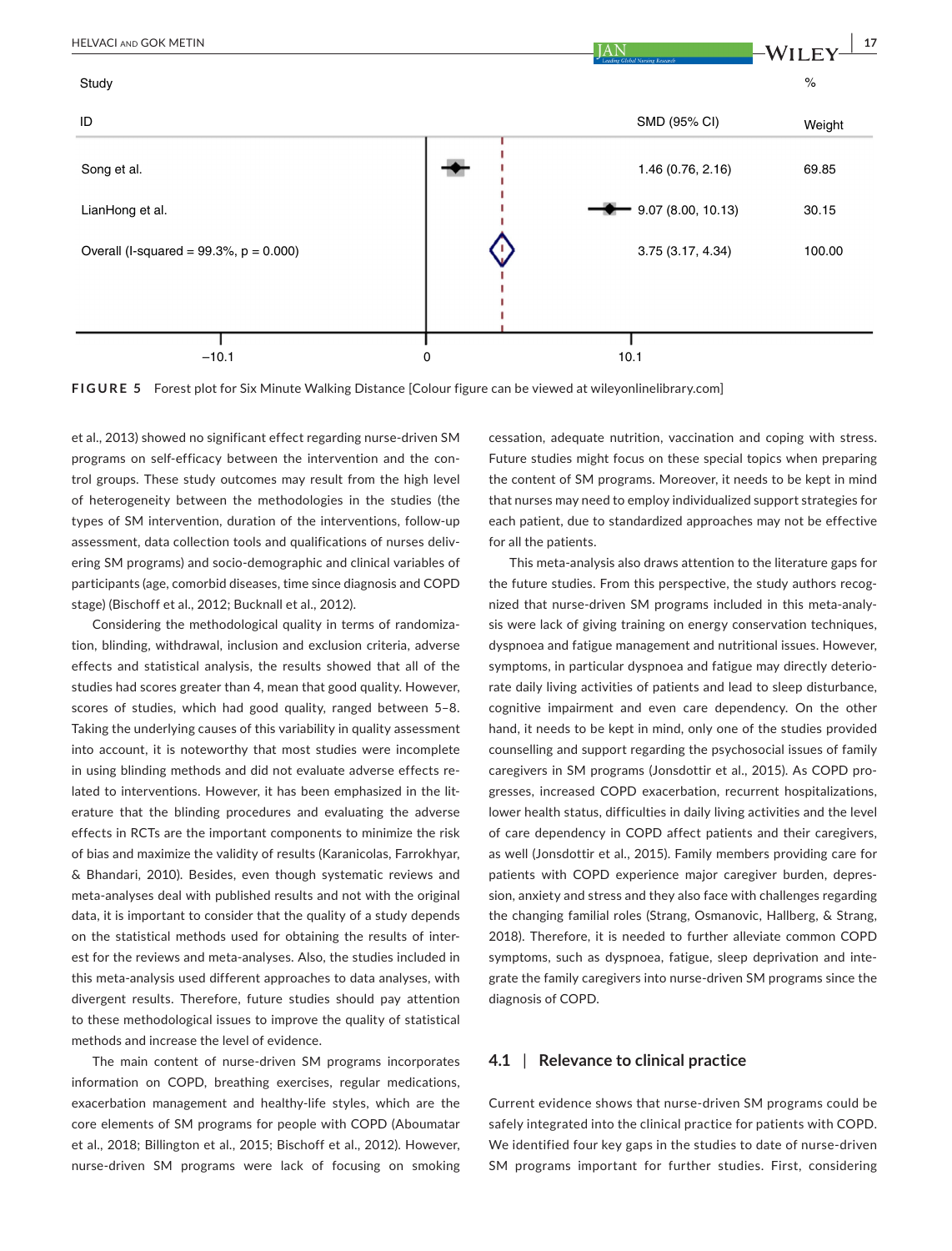

**FIGURE 6** Forest plot for St George's Respiratory Questionnaire [Colour figure can be viewed at [wileyonlinelibrary.com\]](www.wileyonlinelibrary.com)  $-8.2$  0 8.2

Overall (I-squared = 97.8%, p = 0.000) –0.72 (–0.77, –0.67)

nurse-driven SM programs, necessary attention was not paid to smoking cessation, adequate nutrition, vaccination, coping with stress or providing support and counselling for patients with COPD and their family caregivers. In this respect, it is important to consider integrating these issues into further nurse-driven SM programs for patients with COPD. Second, it is also necessary to carry out further studies that composed of larger sample size, multi-centred and including patients with advanced-stage COPD.

Third, educating and counselling family caregivers, besides the patients with COPD, may provide better disease management, skills to manage stress and anxiety and social support to cope with changing familial rules. Fourth, future studies are warranted that evaluating the effects of nurse-driven SM programs on other common COPD symptoms such as cough, fatigue and sleep disturbance and targeting to decrease the care dependency among COPD patients.

100.00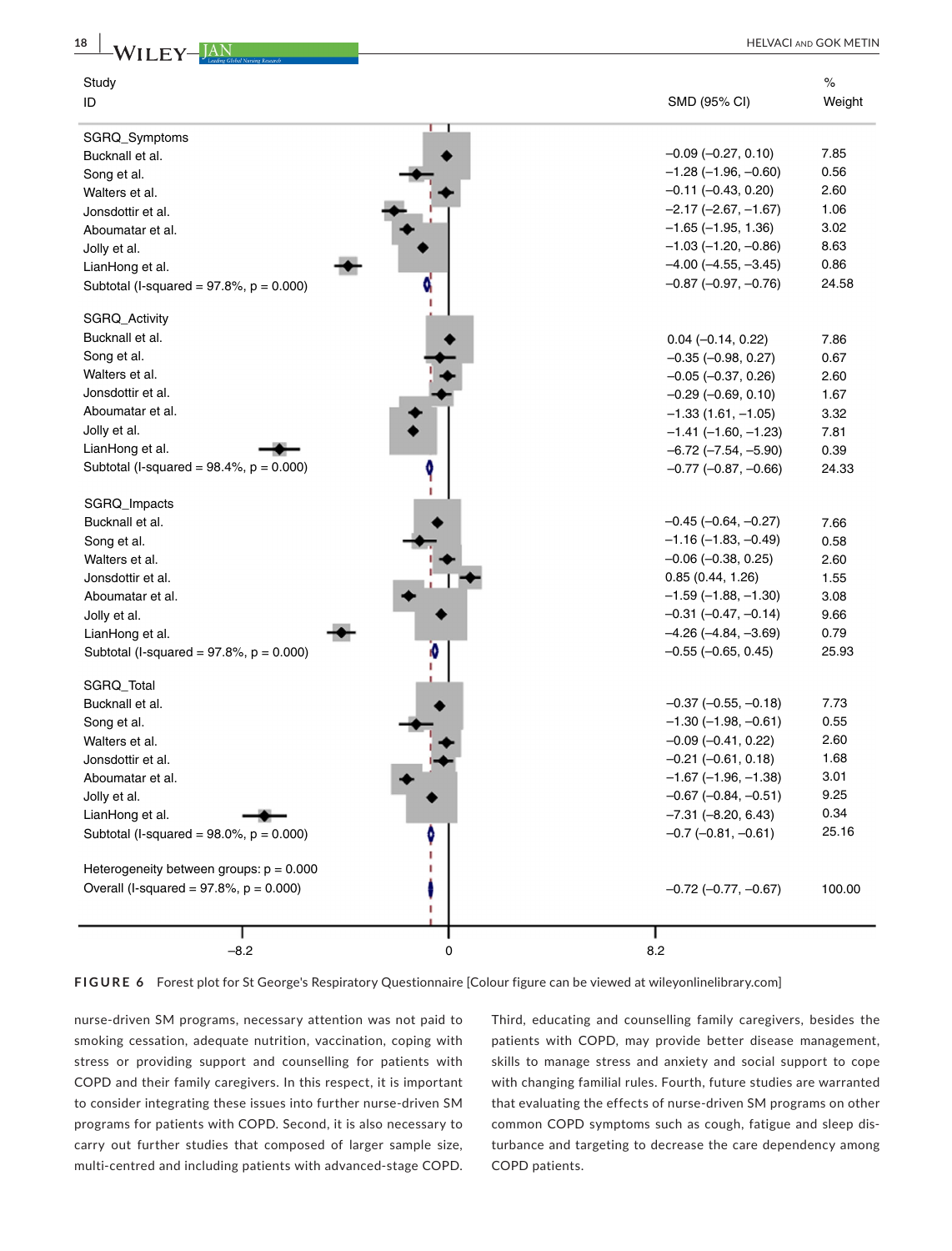







# **4.2** | **Limitations**

This systematic review and meta-analysis have several limitations such as articles in languages other than English and grey literature

including academic papers like thesis, dissertations, research or committee reports and conference papers were not examined. Therefore, some relevant studies might have been missed and this may cause a potential bias. Second, we could not pool all included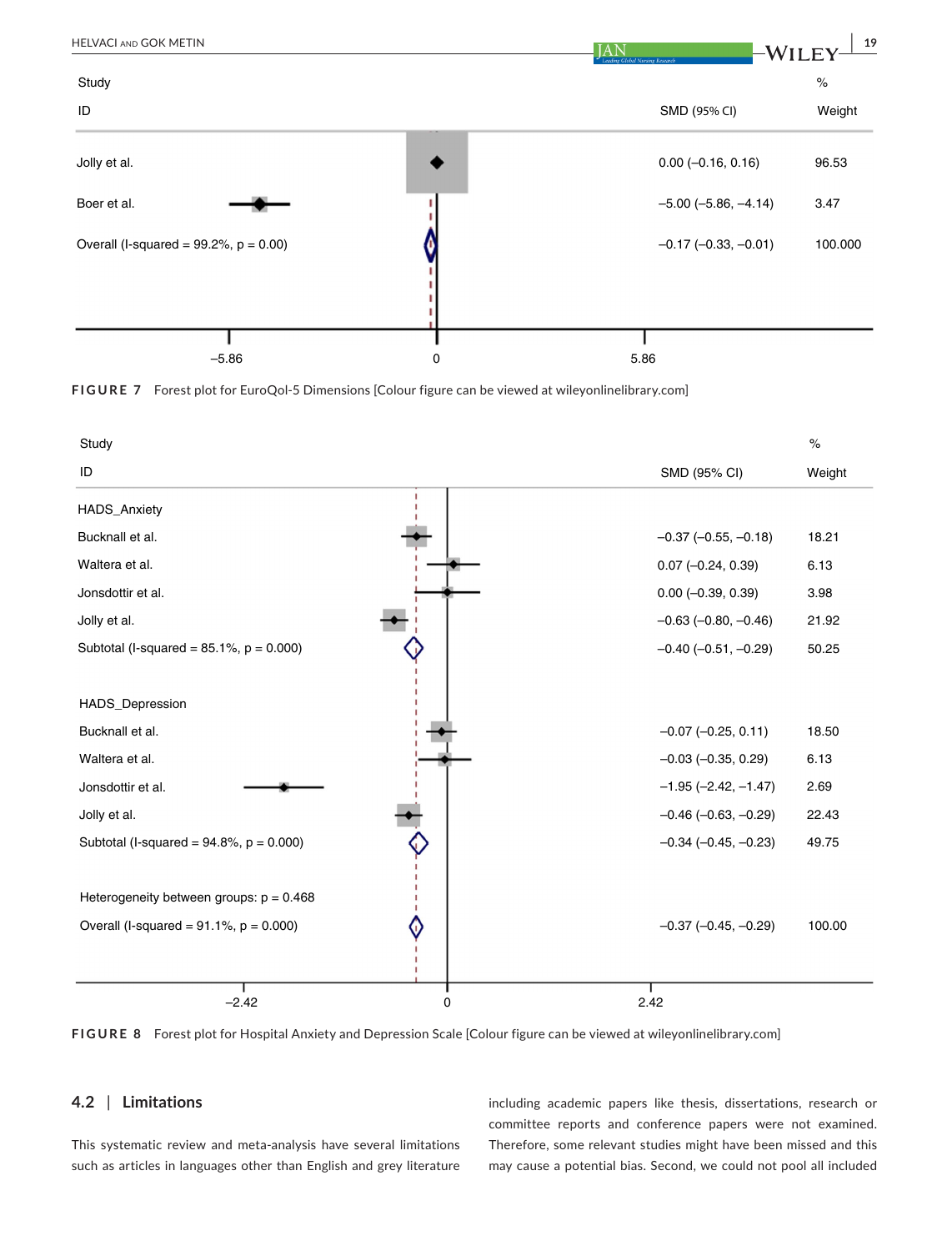

**FIGURE 9** Forest plot for Chronic Obstructive Pulmonary Disease Self-Efficacy Scale [Colour figure can be viewed at [wileyonlinelibrary.](www.wileyonlinelibrary.com) [com](www.wileyonlinelibrary.com)]

studies for all outcomes in the meta-analyses owing to the high heterogeneity of the outcomes in the included studies and insufficient data in some included studies. Third, treating the sum scores from subjective assessments including continuous quantitative data such as length, walking distance, speed of patients with COPD may have limited this meta-analysis. Finally, interventions varied between the included studies in terms of duration of the intervention, the number of sessions, intervention providers and settings, which caused heterogeneity in the current results.

# **5** | **CONCLUSION**

This synthesis of the available evidence suggests the benefits in physical and psychosocial health variables among COPD participants enrolled in a nurse-driven SM programs when compared with the control groups. Overall, the present systematic review and meta-analysis provided evidence at Level 1b that nurse-driven SM programs improved the health status, walking distance and QOL and decreased anxiety and depression scores among patients with COPD. On the contrary, it is hard to make firm conclusions in terms of beneficial effects of nurse-driven SM programs on self-efficacy owing to important differences between the studies in terms of characteristics of participants (age, gender and COPD stage), sample size, content of SM programs, the application of nurse-driven SM programs through home visits, phone calls, or tele-health, developed education materials, scales used and their sensitivity and specificity, time points for measurements and duration of follow-up. Further RCTs are necessary to determine which nurse-driven SM programs are more beneficial for both physical and psychosocial health variables of patients with COPD.

#### **FUNDING STATEMENT**

This research did not receive any specific grant from funding agencies in the public, commercial, or not-for-profit sectors.

#### **ACKNOWLEDGEMENT**

The authors also express their thank to Education, Practice and Research Center in Nursing of University for their collaboration and great support.

#### **CONFLICT OF INTEREST**

The author(s) declared no potential conflict of interest with respect to the research, authorship, and/or publication of this article.

#### **AUTHOR CONTRIBUTIONS**

All authors contributed equally to this article.

#### **PEER REVIEW**

The peer review history for this article is available at [https://publo](https://publons.com/publon/10.1111/jan.14505) [ns.com/publon/10.1111/jan.14505.](https://publons.com/publon/10.1111/jan.14505)

# **ORCID**

*Aylin Helvaci* <https://orcid.org/0000-0002-1910-2985> *Zehra Gok Metin* <https://orcid.org/0000-0003-0311-9982>

# **REFERENCES**

Aboumatar, H., Naqibuddin, M., Chung, S., Chaudhry, H., Kim, S. W., Saunders, J., … Wise, R. A. (2018). Effect of a program combining transitional care and long-term self-management support on outcomes of hospitalized patients with chronic obstructive pulmonary disease: A randomized clinical trial. *Journal of the American Medical Association*, *320*(22), 2335–2343. [https://doi.org/10.1001/](https://doi.org/10.1001/jama.2018.17933) [jama.2018.17933](https://doi.org/10.1001/jama.2018.17933)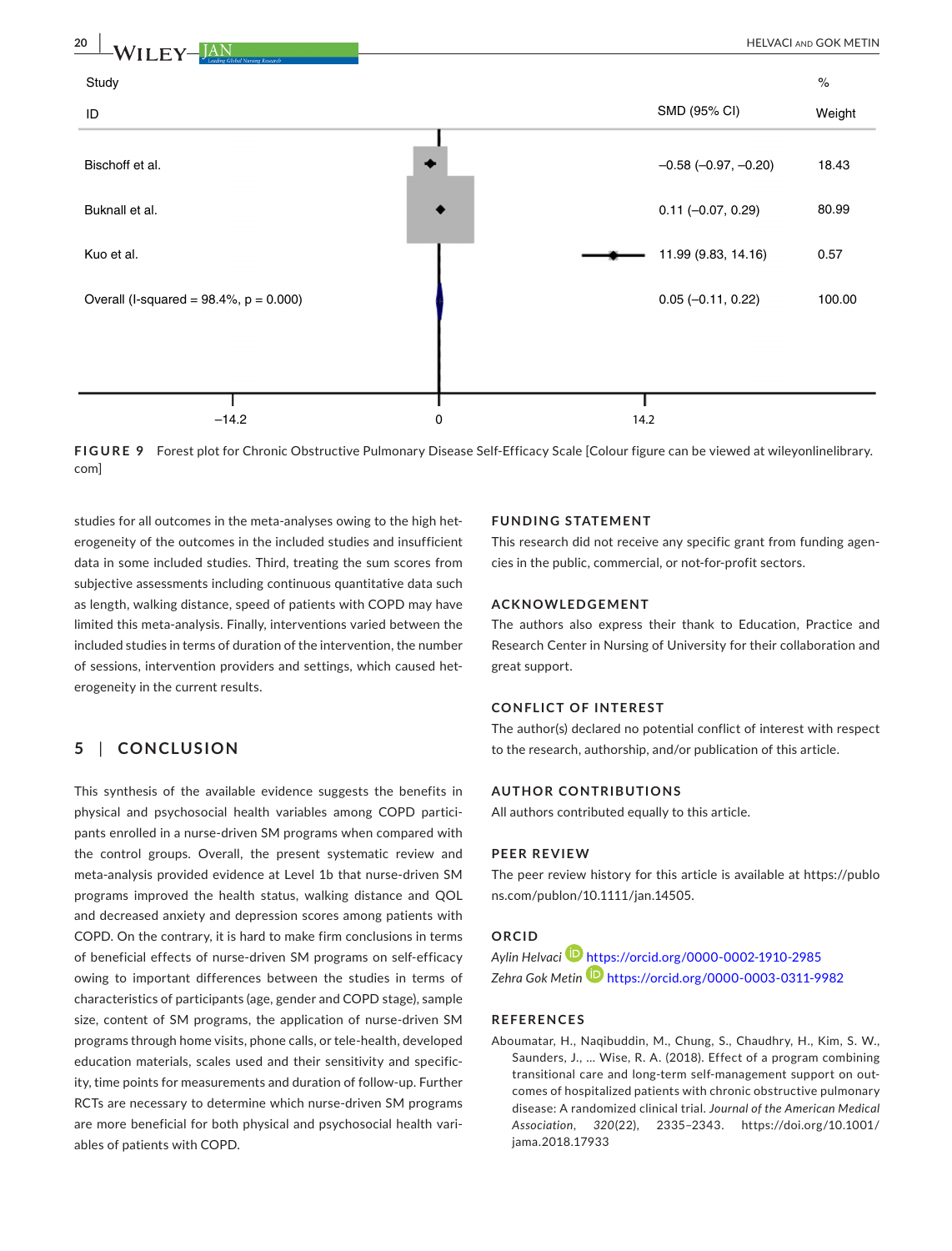- Baker, E., & Fatoye, F. (2017). Clinical and cost effectiveness of nurseled self-management interventions for patients with copd in primary care: A systematic review. *International Journal of Nursing Studies*, *71*(71), 125–138.<https://doi.org/10.1016/j.ijnurstu.2017.03.010>
- Baker, E., & Fatoye, F. (2018). Patient perceived impact of nurse-led self-management interventions for COPD: A systematic review of qualitative research. *International Journal of Nursing Studies*, *91*, 22–34.
- Billington, J., Coster, S., Murrells, T., & Norman, I. (2015). Evaluation of a nurse-led educational telephone intervention to support self-management of patients with chronic obstructive pulmonary disease: A randomized feasibility study. *COPD: Journal of Chronic Obstructive Pulmonary Disease*, *12*(4), 395–403. [https://doi.org/10.3109/15412](https://doi.org/10.3109/15412555.2014.974735) [555.2014.974735](https://doi.org/10.3109/15412555.2014.974735)
- Bischoff, E. W., Akkermans, R., Bourbeau, J., van Weel, C., Vercoulen, J. H., & Schermer, T. R. (2012). Comprehensive self management and routine monitoring in chronic obstructive pulmonary disease patients in general practice: Randomised controlled trial. *BMJ*, *345*, e7642. <https://doi.org/10.1136/bmj.e7642>
- Boer, L., Bischoff, E., van der Heijden, M., Lucas, P., Akkermans, R., Vercoulen, J., … Schermer, T. (2019). A smart mobile health tool versus a paper action plan to support self-management of chronic obstructive pulmonary disease exacerbations: Randomized controlled trial. *JMIR mHealth and uHealth*, *7*(10), e14408. [https://doi.](https://doi.org/10.2196/14408) [org/10.2196/14408](https://doi.org/10.2196/14408)
- Bucknall, C. E., Miller, G., Lloyd, S. M., Cleland, J., McCluskey, S., Cotton, M., … McConnachie, A. (2012). Glasgow supported self-management trial (GSuST) for patients with moderate to severe COPD: Randomised controlled trial. *BMJ*, *344*, e1060. [https://doi.](https://doi.org/10.1136/bmj.e1060) [org/10.1136/bmj.e1060](https://doi.org/10.1136/bmj.e1060)
- Camarri, B., Eastwood, P. R., Cecins, N. M., Thompson, P. J., & Jenkins, S. (2006). Six minute walk distance in healthy subjects aged 55–75 years. *Respiratory Medicine*, *100*(4), 658–665. [https://doi.org/10.1016/j.](https://doi.org/10.1016/j.rmed.2005.08.003) [rmed.2005.08.003](https://doi.org/10.1016/j.rmed.2005.08.003)
- Cannon, D., Buys, N., Sriram, K. B., Sharma, S., Morris, N., & Sun, J. (2016). The effects of chronic obstructive pulmonary disease self-management interventions on improvement of quality of life in COPD patients: A meta-analysis. *Respiratory Medicine*, *121*, 81–90. [https://doi.](https://doi.org/10.1016/j.rmed.2016.11.005) [org/10.1016/j.rmed.2016.11.005](https://doi.org/10.1016/j.rmed.2016.11.005)
- CEBM (2009). *Oxford centre for evidence based medicine-levels of evidence (March 2009)*. Retrieved from [https://www.cebm.net/2009/06/oxfor](https://www.cebm.net/2009/06/oxford-centre-evidence-based-medicine-levels-evidence-march-2009/) [d-centre-evidence-based-medicine-levels-evidence-march-2009/.](https://www.cebm.net/2009/06/oxford-centre-evidence-based-medicine-levels-evidence-march-2009/)
- Chang, Y.-Y., & Dai, Y.-T. (2019). The efficacy of a flipping education program on improving self-management in patients with chronic obstructive pulmonary disease: A randomized controlled trial. *International Journal of Chronic Obstructive Pulmonary Disease*, *14*, 1239–1250.
- Corbett, M. S., Higgins, J. P., & Woolacott, N. F. (2014). Assessing baseline imbalance in randomised trials: Implications for the Cochrane risk of bias tool. *Research Synthesis Methods*, *5*(1), 79–85.
- Coster, S., & Norman, I. (2009). Cochrane reviews of educational and self-management interventions to guide nursing practice: A review. *International Journal of Nursing Studies*, *46*, 508–528.
- Coultas, D., Frederick, J., Barnett, B., Singh, G., & Wludyka, P. (2005). A randomized trial of two types of nurse-assisted home care for patients with COPD. *Chest*, *128*(4), 2017–2024.
- Dowson, C., Laing, R., Barraclough, R., Town, I., Mulder, R., Norris, K., & Drennan, C. (2001). The use of the Hospital Anxiety and Depression Scale (HADS) in patients with chronic obstructive pulmonary disease: A pilot study. *New Zealand Medical Journal*, *114*(1141), 447.
- Dürr, S., Zogg, S., Miedinger, D., Steveling, E. H., Maier, S., & Leuppi, J. D. (2014). Daily physical activity, functional capacity and quality of life in patients with COPD. *COPD: Journal of Chronic Obstructive Pulmonary Disease*, *11*(6), 689–696.
- Effing, T. W., Vercoulen, J. H., Bourbeau, J., Trappenburg, J., Lenferink, A., Cafarella, P., … Bischoff, E. W. (2016). Definition of a COPD self-management intervention: International Expert Group consensus. *European Respiratory Journal*, *48*(1), 46–54.
- Eisner, M. D., Anthonisen, N., Coultas, D., Kuenzli, N., Perez-Padilla, R., Postma, D., … Balmes, J. R. (2010). An official American Thoracic Society public policy statement: Novel risk factors and the global burden of chronic obstructive pulmonary disease. *American Journal of Respiratory and Critical Care Medicine*, *182*(5), 693–718.
- Gift, A. G., & Narsavage, G. (1998). Validity of the numeric rating scale as a measure of dyspnea. *American Journal of Critical Care*, *7*(3), 200–204.
- Gillespie, P., O'Shea, E., Casey, D., Murphy, K., Devane, D., Cooney, A., … Newell, J. (2013). The cost-effectiveness of a structured education pulmonary rehabilitation programme for chronic obstructive pulmonary disease in primary care: The PRINCE cluster randomised trial. *British Medical Journal Open*, *3*(11), e003479.
- GOLD (2019). *Global strategy for the diagnosis, management and prevention of chronic obstructive pulmonary disease 2019 report*. Retrieved from [https://goldcopd.org/wp-content/uploads/2018/11/GOLD-](https://goldcopd.org/wp-content/uploads/2018/11/GOLD-2019-POCKET-GUIDE-FINAL_WMS.pdf)[2019-POCKET-GUIDE-FINAL\\_WMS.pdf](https://goldcopd.org/wp-content/uploads/2018/11/GOLD-2019-POCKET-GUIDE-FINAL_WMS.pdf).
- Gruenberger, J.-B., Vietri, J., Keininger, D. L., & Mahler, D. A. (2017). Greater dyspnea is associated with lower health-related quality of life among European patients with COPD. *International Journal of Chronic Obstructive Pulmonary Disease*, *12*, 937.
- Hibbard, J. H., Stockard, J., Mahoney, E. R., & Tusler, M. (2004). Development of the Patient Activation Measure (PAM): Conceptualizing and measuring activation in patients and consumers. *Health Services Research*, *39*(4p1), 1005–1026. [https://doi.](https://doi.org/10.1111/j.1475-6773.2004.00269.x) [org/10.1111/j.1475-6773.2004.00269.x](https://doi.org/10.1111/j.1475-6773.2004.00269.x)
- Higgins, J. P. T., Altman, D. G., Gotzsche, P. C., Juni, P., Moher, D., Oxman, A. D., … Sterne, J. A. C. (2011). The Cochrane Collaboration's tool for assessing risk of bias in randomised trials. *BMJ*, *343*, d5928. [https://](https://doi.org/10.1136/bmj.d5928) [doi.org/10.1136/bmj.d5928](https://doi.org/10.1136/bmj.d5928)
- Higgins, J. P., Thompson, S. G., Deeks, J. J., & Altman, D. G. (2003). Measuring Inconsistency in meta-analyses. *BMJ*, *327*(7414), 557–560.
- Hillebregt, C. F., Vlonk, A. J., Bruijnzeels, M. A., van Schayck, O. C., & Chavannes, N. H. (2017). Barriers and facilitators influencing self-management among COPD patients: A mixed methods exploration in primary and affiliated specialist care. *International Journal of Chronic Obstructive Pulmonary Disease*, *12*, 123–133.
- Holland, A. E., Hill, C. J., Rasekaba, T., Lee, A., Naughton, M. T., & McDonald, C. F. (2010). Updating the minimal important difference for six-minute walk distance in patients with chronic obstructive pulmonary disease. *Archives of Physical Medicine and Rehabilitation*, *91*(2), 221–225. <https://doi.org/10.1016/j.apmr.2009.10.017>
- Jolly, K., Sidhu, M. S., Hewitt, C. A., Coventry, P. A., Daley, A., Jordan, R., … Fitzmaurice, D. (2018). Self management of patients with mild COPD in primary care: Randomised controlled trial. *BMJ*, *361*, k2241. <https://doi.org/10.1136/bmj.k2241>
- Jones, P., Harding, G., Berry, P., Wiklund, I., Chen, W., & Leidy, N. K. (2009). Development and first validation of the COPD Assessment Test. *European Respiratory Journal*, *34*(3), 648–654. [https://doi.](https://doi.org/10.1183/09031936.00102509) [org/10.1183/09031936.00102509](https://doi.org/10.1183/09031936.00102509)
- Jonsdottir, H., Amundadottir, O. R., Gudmundsson, G., Halldorsdottir, B. S., Hrafnkelsson, B., Ingadottir, T. S., … Stefansdottir, I. K. (2015). Effectiveness of a partnership-based self-management programme for patients with mild and moderate chronic obstructive pulmonary disease: A pragmatic randomized controlled trial. *Journal of Advanced Nursing*, *71*(11), 2634–2649. [https://doi.org/10.1111/](https://doi.org/10.1111/jan.12728) [jan.12728](https://doi.org/10.1111/jan.12728)
- Kaptein, A. A., Fischer, M. J., & Scharloo, M. (2014). Self-management in patients with COPD: Theoretical context, content, outcomes and integration into clinical care. *International Journal of Chronic*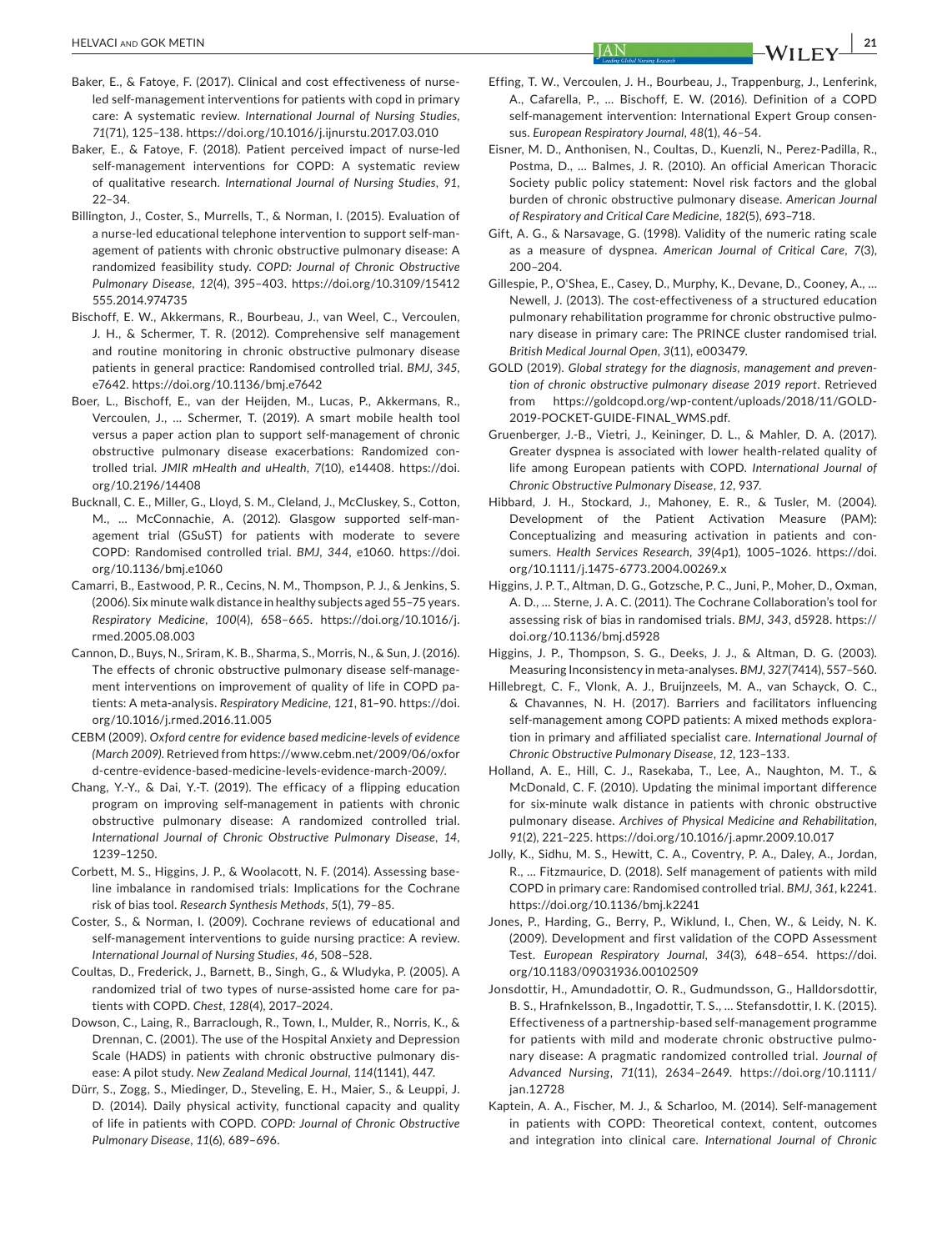*Obstructive Pulmonary Disease*, *9*, 907–917. [https://doi.org/10.2147/](https://doi.org/10.2147/COPD.S49622) [COPD.S49622](https://doi.org/10.2147/COPD.S49622)

- Karanicolas, P. J., Farrokhyar, F., & Bhandari, M. (2010). Blinding: Who, what, when, why, how? *Canadian Journal of Surgery*, *53*(5), 345–348.
- Kentson, M., Tödt, K., Skargren, E., Jakobsson, P., Ernerudh, J., Unosson, M., & Theander, K. (2016). Factors associated with experience of fatigue and functional limitations due to fatigue in patients with stable COPD. *Therapeutic Advances in Respiratory Disease*, *10*(5), 410–424.
- Kon, S. S., Canavan, J. L., Nolan, C. M., Jones, S. E., Clark, A. L., Polkey, M. I., & Man, W.-D.-C. (2014). The clinical chronic obstructive pulmonary disease questionnaire: Cut point for GOLD 2013 classification. *American Journal of Respiratory and Critical Care Medicine*, *189*(2), 227–228.
- Kuo, C. C., Lin, C. C., Lin, S. Y., Yang, Y. H., Chang, C. S., & Chen, C. H. (2013). Effects of self-regulation protocol on physiological and psychological measures in patients with chronic obstructive pulmonary disease. *Journal of Clinical Nursing*, *22*(19), 2800–2811.
- LianHong, W., Yan, Z., LingYun, C., Li, Z., & YongMei, Z. (2019). The effect of a nurse-led self-management program on outcomes of patients with chronic obstructive pulmonary disease. *The Clinical Respiratory Journal*, *14*(2), 1–23.
- Llordés, M., Jaén, A., Almagro, P., Heredia, J. L., Morera, J., Soriano, J. B., & Miravitlles, M. (2015). Prevalence, risk factors and diagnostic accuracy of COPD among smokers in primary care. *COPD: Journal of Chronic Obstructive Pulmonary Disease*, *12*(4), 404–412.
- Mahler, D. A., & Mackowiak, J. I. (1995). Evaluation of the short-form 36 item questionnaire to measure health-related quality of life in patients with COPD. *Chest*, *107*(6), 1585–1589.
- Marvel, J., Yu, T.-C., Wood, R., Higgins, V. S., & Make, B. J. (2016). Health status of patients with chronic obstructive pulmonary disease by symptom level. *Chronic Obstructive Pulmonary Diseases: Journal of the COPD Foundation*, *3*(3), 643.
- Meguro, M., Barley, E. A., Spencer, S., & Jones, P. W. (2007). Development and validation of an improved, COPD-specific version of the St. *George Respiratory Questionnaire. Chest*, *132*(2), 456–463.
- Moher, D., Liberati, A., Tetzlaff, J., & Altman, D. G. (2009). Preferred reporting items for systematic reviews and meta-analyses: The PRISMA statement. *Annals of Internal Medicine*, *151*(4), 264–269.
- Munari, A. B., Gulart, A. A., Dos Santos, K., Venâncio, R. S., Karloh, M., & Mayer, A. F. (2018). Modified Medical Research Council dyspnea scale in GOLD classification better reflects physical activities of daily living. *Respiratory Care*, *63*(1), 77–85. [https://doi.org/10.4187/respc](https://doi.org/10.4187/respcare.05636) [are.05636](https://doi.org/10.4187/respcare.05636)
- Nici, L., Bontly, T. D., ZuWallack, R., & Gross, N. (2014). Self-management in chronic obstructive pulmonary disease. Time for a paradigm shift? *Annals of the American Thoracic Society*, *11*(1), 101–107. [https://doi.](https://doi.org/10.1513/AnnalsATS.201306-150FR) [org/10.1513/AnnalsATS.201306-150FR](https://doi.org/10.1513/AnnalsATS.201306-150FR)
- Oremus, M., Wolfson, C., Perrault, A., Demers, L., Momoli, F., & Moride, Y. (2001). Interrater reliability of the modified Jadad quality scale for systematic reviews of Alzheimer's disease drug trials. *Dementia and Geriatric Cognitive Disorders*, *12*(3), 232–236. [https://doi.](https://doi.org/10.1159/000051263) [org/10.1159/000051263](https://doi.org/10.1159/000051263)
- Perez-Padilla, R., Vollmer, W., Vázquez-García, J., Enright, P., Menezes, A., & Buist, A. S. (2009). Can a normal peak expiratory flow exclude severe chronic obstructive pulmonary disease? *The International Journal of Tuberculosis and Lung Disease*, *13*(3), 387–393.
- Peters, J. B., Daudey, L., Heijdra, Y. F., Molema, J., Dekhuijzen, P. R., & Vercoulen, J. H. (2009). Development of a battery of instruments for detailed measurement of health status in patients with COPD in routine care: The Nijmegen Clinical Screening Instrument. *Quality of Life Research*, *18*(7), 901–912. [https://doi.org/10.1007/s1113](https://doi.org/10.1007/s11136-009-9502-2) [6-009-9502-2](https://doi.org/10.1007/s11136-009-9502-2)
- Ringbaek, T., Brøndum, E., Martinez, G., & Lange, P. (2008). EuroQoL in assessment of the effect of pulmonary rehabilitation COPD patients.

*Respiratory Medicine*, *102*(11), 1563–1567. [https://doi.org/10.1016/j.](https://doi.org/10.1016/j.rmed.2008.06.016) [rmed.2008.06.016](https://doi.org/10.1016/j.rmed.2008.06.016)

- Santos, C. D., Santos, A. J., Santos, M., Rodrigues, F., & Bárbara, C. (2019). Pulmonary rehabilitation adapted index of self-efficacy (PRAISE) validated to Portuguese respiratory patients. *Pulmonology*, *25*(6), 334– 339. <https://doi.org/10.1016/j.pulmoe.2019.06.003>
- Schardt, C., Adams, M. B., Owens, T., Keitz, S., & Fontelo, P. (2007). Utilization of the PICO framework to improve searching PubMed for clinical questions. *BMC Medical Informatics and Decision Making*, *7*(16), 1–6.<https://doi.org/10.1186/1472-6947-7-16>
- Shi, X., Nie, C., Shi, S., Wang, T., Yang, H., Zhou, Y., & Song, X. (2017). Effect comparison between Egger's test and Begg's test in publication bias diagnosis in meta-analyses: Evidence from a pilot survey. *International Journal of Research Studies in Biosciences*, *5*(5), 14–20.
- Sinha, T., Nalli, S. K., & Toppo, A. (2017). A study of clinical profile of patients with chronic obstructive pulmonary disease. *International Journal of Community Medicine and Public Health*, *4*(4), 1000–1004. <https://doi.org/10.18203/2394-6040.ijcmph20171314>
- Smeulders, E. S., Van Haastregt, J. C., Ambergen, T., Uszko-Lencer, N. H., Janssen-Boyne, J. J., Gorgels, A. P., … Kempen, G. I. (2010). Nurseled self-management group programme for patients with congestive heart failure: Randomized controlled trial. *Journal of Advanced Nursing*, *66*(7), 1487–1499.
- Song, H. Y., Yong, S. J., & Hur, H. K. (2014). Effectiveness of a brief selfcare support intervention for pulmonary rehabilitation among the elderly patients with chronic obstructive pulmonary disease in Korea. *Rehabilitation Nursing*, *39*(3), 147–156.
- Strang, S., Osmanovic, M., Hallberg, C., & Strang, P. (2018). Family caregivers' heavy and overloaded burden in advanced chronic obstructive pulmonary disease. *Journal of Palliative Medicine*.
- Trappenburg, J. C., Monninkhof, E. M., Bourbeau, J., Troosters, T., Schrijvers, A. J., Verheij, T. J., & Lammers, J.-W.-J. (2011). Effect of an action plan with ongoing support by a case manager on exacerbation-related outcome in patients with COPD: A multicentre randomised controlled trial. *Thorax*, *66*(11), 977–984.
- Walters, J., Cameron-Tucker, H., Wills, K., Schüz, N., Scott, J., Robinson, A., … Walters, E. H. (2013). Effects of telephone health mentoring in community-recruited chronic obstructive pulmonary disease on self-management capacity, quality of life and psychological morbidity: A randomised controlled trial. *British Medical Journal Open*, *3*(9), e003097.
- Wigal, J. K., Creer, T. L., & Kotses, H. (1991). The COPD self-efficacy scale. *Chest*, *99*(5), 1193–1196.
- Wijkstra, P., TenVergert, E., Van Altena, R., Otten, V., Postma, D., Kraan, J., & Koeter, G. (1994). Reliability and validity of the chronic respiratory questionnaire (CRQ). *Thorax*, *49*(5), 465–467.
- Wong, F. K. Y., Chow, S. K. Y., & Chan, T. M. F. (2010). Evaluation of a nurse-led disease management programme for chronic kidney disease: A randomized controlled trial. *International Journal of Nursing Studies*, *47*(3), 268–278.

#### **SUPPORTING INFORMATION**

Additional supporting information may be found online in the Supporting Information section.

**How to cite this article:** Helvaci A, Gok Metin Z. The effects of nurse-driven self-management programs on chronic obstructive pulmonary disease: A systematic review and meta-analysis. *J Adv Nurs*. 2020;00:1–23. [https://doi.](https://doi.org/10.1111/jan.14505) [org/10.1111/jan.14505](https://doi.org/10.1111/jan.14505)